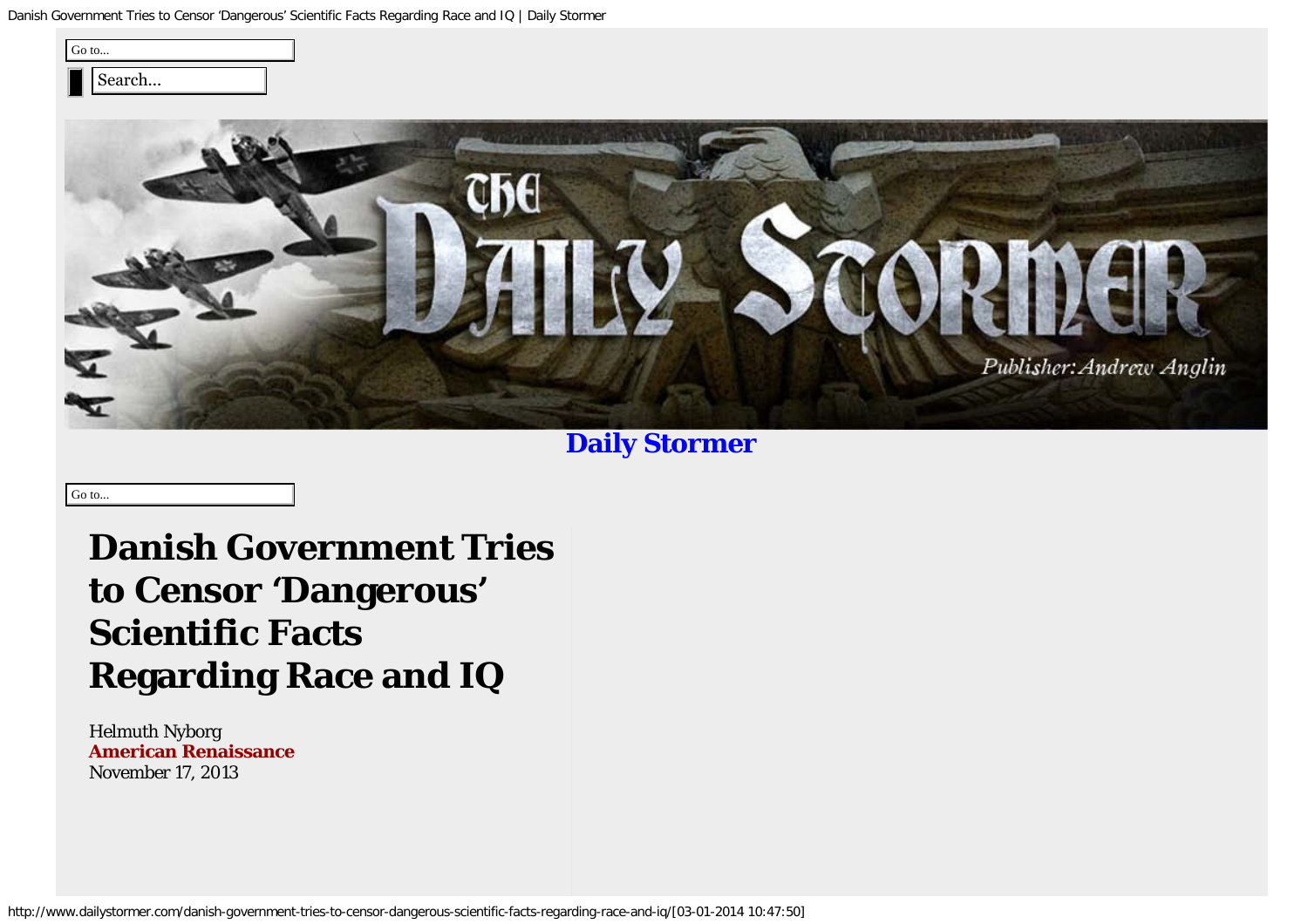

Helmuth Nyborg

### **Statement by Helmuth Nyborg**

A local Danish committee has requested, on questionable grounds, that an already published paper on intelligence and demography be withdrawn from the international literature. If you worry about this censorship, please read on. If not, please skip, and have a nice day.

### **Introduction**

As some of you may know, I wrote a paper: *[The Decay of](https://lesacreduprintemps19.files.wordpress.com/2011/04/nyborg-2011-the-decay-of-western-civilization-double-relaxed-darwinian-selection.pdf) [Western Civilization: Double Relaxed Darwinian](https://lesacreduprintemps19.files.wordpress.com/2011/04/nyborg-2011-the-decay-of-western-civilization-double-relaxed-darwinian-selection.pdf) [Selection](https://lesacreduprintemps19.files.wordpress.com/2011/04/nyborg-2011-the-decay-of-western-civilization-double-relaxed-darwinian-selection.pdf)* published online 2 April 2011, and printed in 2012 in *Personality and Individual Differences, vol. 53,* issue 2, 118-125).

Three Danish academics found that this publication is devastating for the trustworthiness of Danish Research. They further found that "*Steps have to be taken to stop researchers*, *who assist political organizations in 'white-*

http://www.dailystormer.com/danish-government-tries-to-censor-dangerous-scientific-facts-regarding-race-and-iq/[03-01-2014 10:47:50]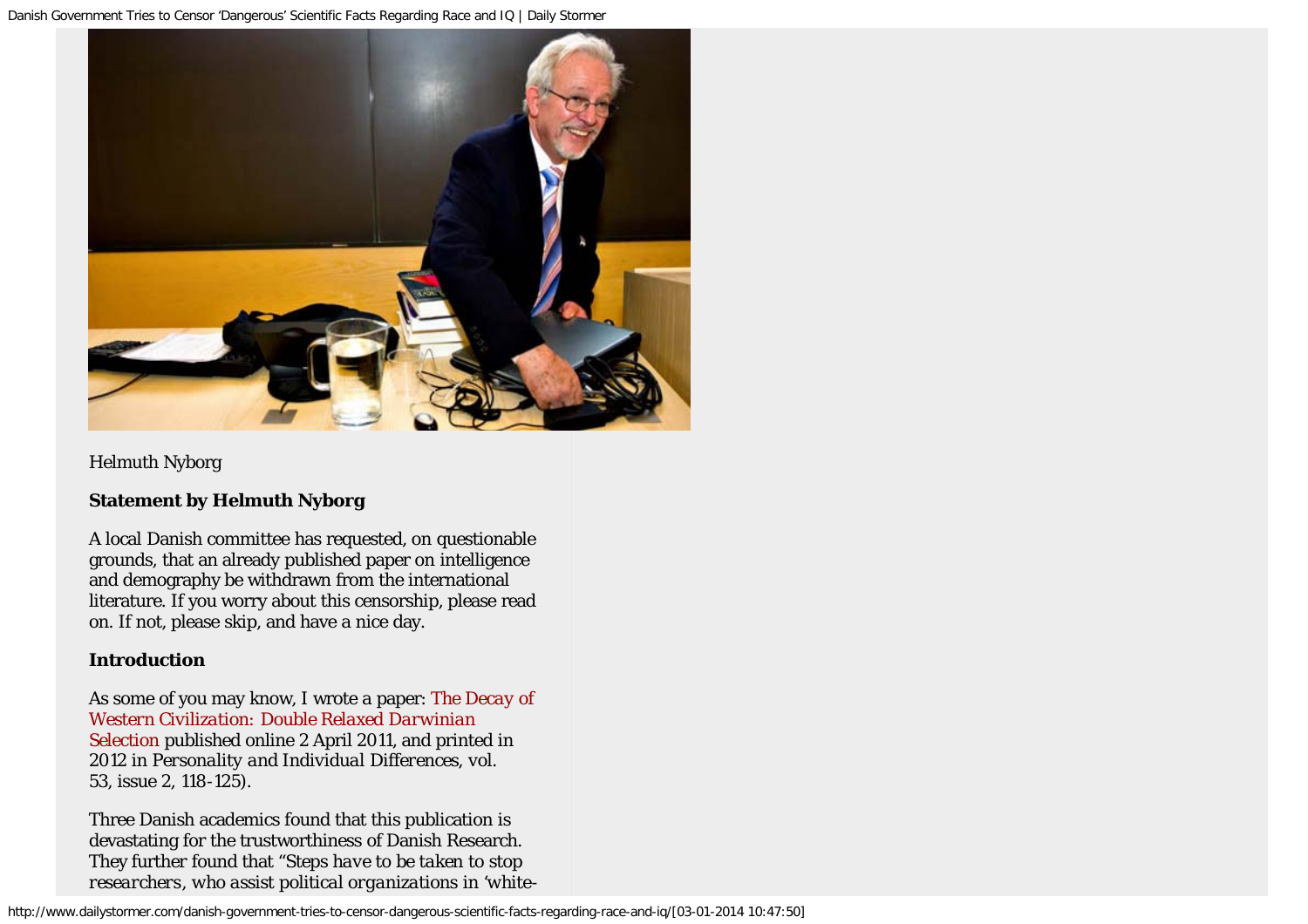*washing their propaganda material', in such a way that it becomes part of peer-reviewed' international research and is used in the public debate as authorized knowledge*".

They accordingly filed a case against me on 12 September 2011 at the *The Danish Committees for Scientific Dishonesty* (DCSD), established under *The Ministry for Research, Innovation, and Higher Education* in Denmark. On 28 October 2013 DCSD found me guilty of scientific misconduct, and requested that the Decay paper be withdrawn from the international scientific literature–with no options for appeal.

As you will see below, the verdict is based on flawed premises (*The Case*), and the governmental committee was exploited as a useful tool in a long-standing systematic, goal-directed, politically motivated, left-oriented attempt to censure psychometric and differential psychology (*The Background*) by the three academics.

Could I ask you to take a moment and read *The Case* and *The Background*. I believe this will enable you to decide whether the Decay paper is an example of whitewashing of "extreme right-wing propaganda" to be withdrawn from scientific literature, or rather that we here can identify a politically motivated, and governmentally supported, attempt to censure "controversial" science, which presents a threat to free science, and calls for counteraction.

In the latter case, you may wish to write a note with your qualified considerations (with your name, position, and affiliation at the top) to the minister responsible for the proceedings of DCSD, with a copy to the addresses given below (Your considerations may take point of departure in one or more of the questions lined up under *Perspectives*).

• Morten Østergaard, Minister for Research, Innovation, and Higher Educations ([min@fivu.dk](mailto:min@fivu.dk)).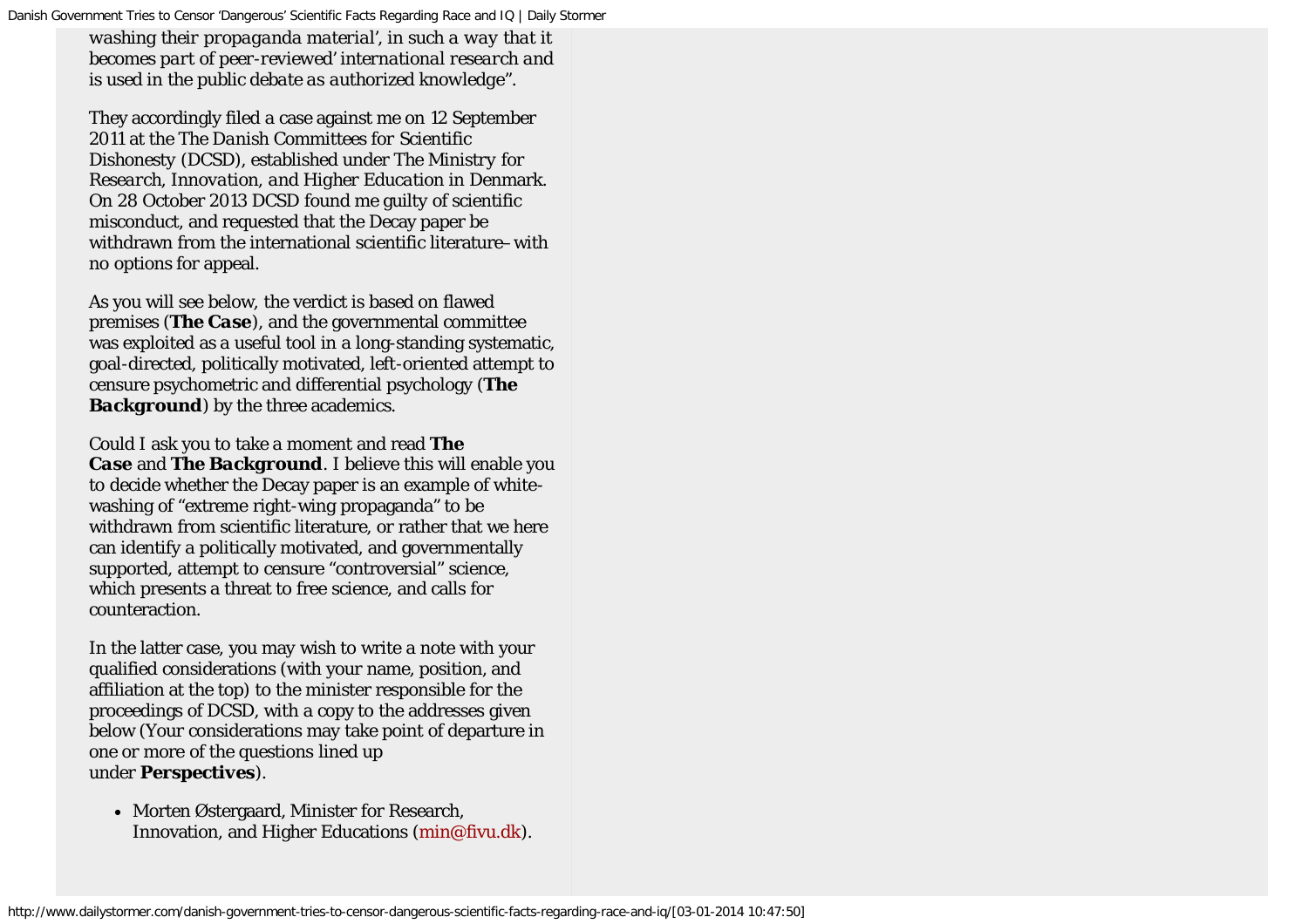

#### Morten Østergaard

With copies or other notes to:

- *The Danish Committees on Scientific Dishonesty* ([uvvu@fi.dk;](mailto:uvvu@fi.dk) a description in English of DCSD can be found [here.](http://fivu.dk/en/research-and-innovation/councils-and-commissions/the-danish-committees-on-scientific-dishonesty/the-danish-committees-on-scientific-dishonesty)
- Rector, Aarhus University ([au@au.dk\)](mailto:au@au.dk), where Mammen and Kjeldgaard are, and to
- Rector, Aalborg University [\(aau@aau.dk](mailto:aau@aau.dk)) (where the third plaintiff–Jens Kvorning–works).

I would appreciate receiving a copy as well [\(helmuthnyborg@hotmail.com\)](mailto:helmuthnyborg@hotmail.com).

Please feel free to forward this invitation to anybody you think might also worry about censure of international science.

If you need further information, please feel free to contact me.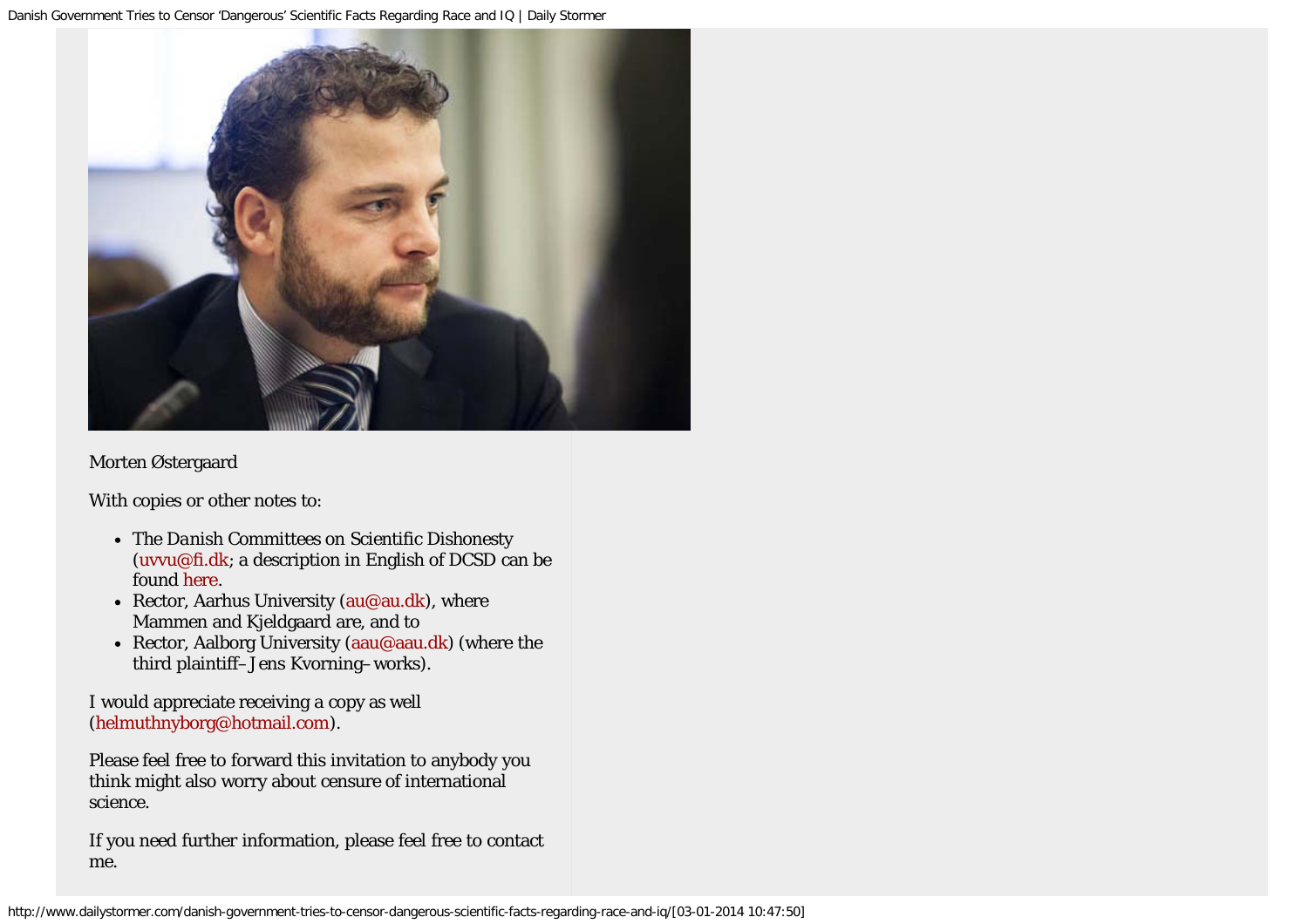Sincerely yours,

Helmuth Nyborg

Prof. emer., dr. Phil.

## [helmuthnyborg@hotmail.com;](mailto:helmuthnyborg@hotmail.com) Mobile [+45 24241655](tel:%2B45%2024241655)

## **The Case**

Two psychologists, professor emer., dr. phil. Jens Mammen from Aarhus University, Denmark, and assistant professor Jens Kvorning at Aalborg University, and molecular biologist, lic. Scient., Morten Kjeldgaard at Aarhus University, filed on 12. September 2011 a case for scientific misconduct against Helmuth Nyborg (HN) to the official *Danish Committees on Scientific Dishonesty* (DCSD) under the *Ministry for Research, Innovation, and Higher Education*, in Denmark.

The complaint relates to the publication of HN's paper *The Decay of Western Civilization: Double Relaxed Darwinian Selection,* first published online on 2. April 2011, and then printed in 2012 in *Personality and Individual Differences, vol. 53,*issue 2, 118-125.

## *The accusations<sup>1</sup>*

The plaintiffs filed a very long list of accusations, which vary far and wide in scope and nature: Improper use of academic titles; extensive plagiarizing; misleading and manipulative application of data; misleading reference; HN did not properly describe the unusual and misleading statistical methods; data and methods lack transparency; another person has written substantial parts of the paper, but this is deliberately not being acknowledged; we see a case of illegal "Ghost Authorship"; there exists a "hidden" contract between the HN and an economist (JEV), who is secretly hired as consultant to supply commercially available demographic data for money; the hidden deal is that his name should be kept secret; the paper exemplifies uninformed taking over of other peoples' ideas, methods,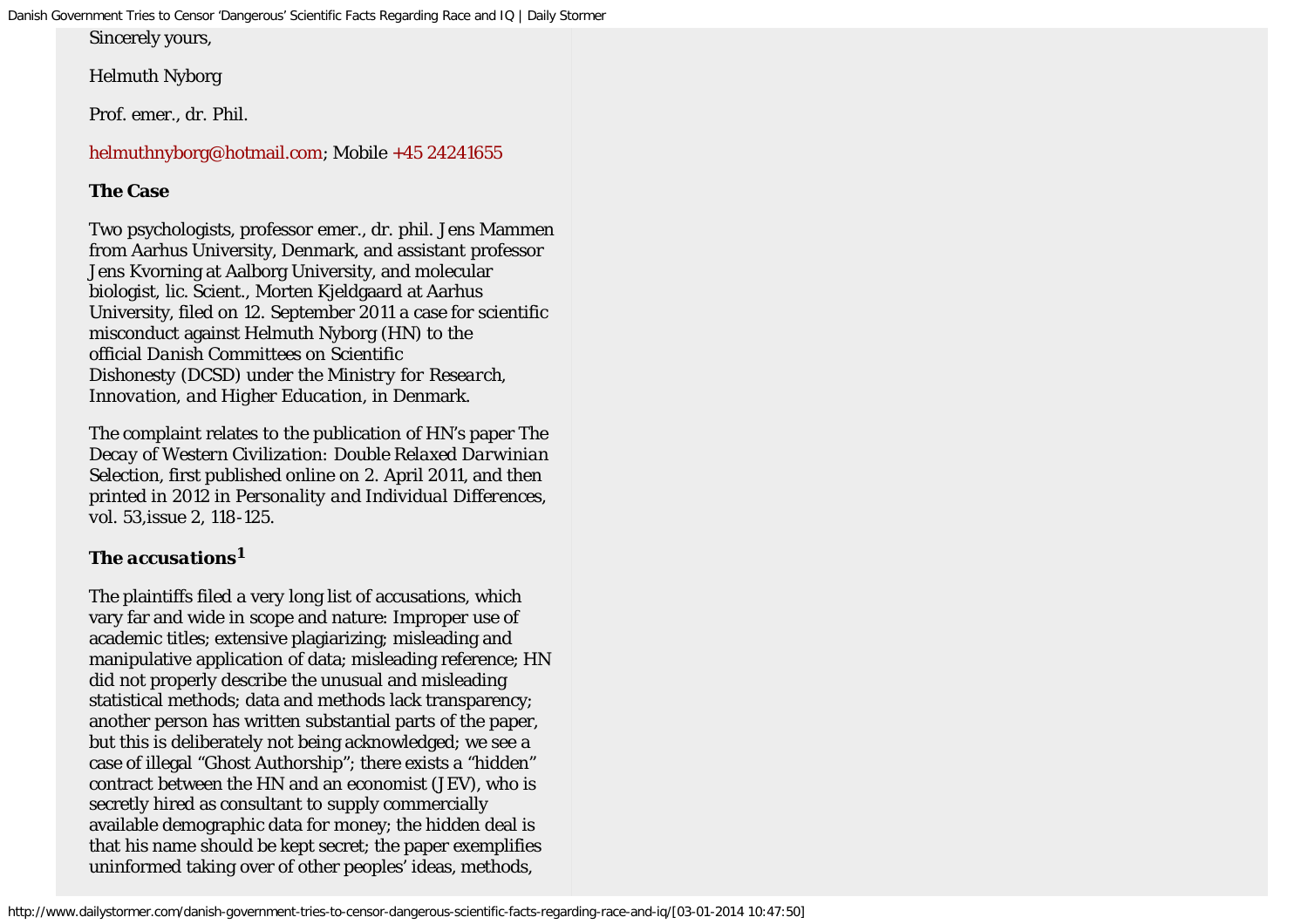and arguments; there are hidden preconditions for use of the method applied; HN presents misleading interpretation of his own results and conclusions; HN deliberately omits data from other sources that would weaken the conclusions; HN deliberately ignores the fact that birth rates are declining in practically the whole world; HN deliberately ignores relevant and contradictory data from *Danmarks Statistik Bank;* HN misapplies "all the talk" about genetics and Darwinian selection as purely ornamental [staffage]; HN intends to provide his paper with an undeserved biological/genetic authority; HN misinforms his readers by pretending support from natural science; HN took advantage of personal relationships with the international journal that printed his paper, in order to publish plagiarized and misleading research in a special issue in the journal, for which he was the editor; the Decay article is an example of downright promotion of right extremist propaganda; the Decay article serves the secret purposes of a right-extremist organization (Den Danske Forening); the Decay article weakens the international trustworthiness of national Danish research, because it is secretly subjected to external, strongly politically motivated, interests.

*<sup>1</sup>Please note that all translations here and later from Danish are mine*.

#### *The verdict*

After more than two years of proceedings, the DCSD came on 28. October 2013 to a conclusion: Out of the long list of accusations, two had substance:

1. HN has presented a misleading reference to a data source. This is scientific misconduct and compares to uninformed construction of data or substitution with fictive data.

2. The majority (4) finds HN guilty in wrongfully assuming the role of sole author. The minority (2) finds that HN had not indicated wrongful authorship.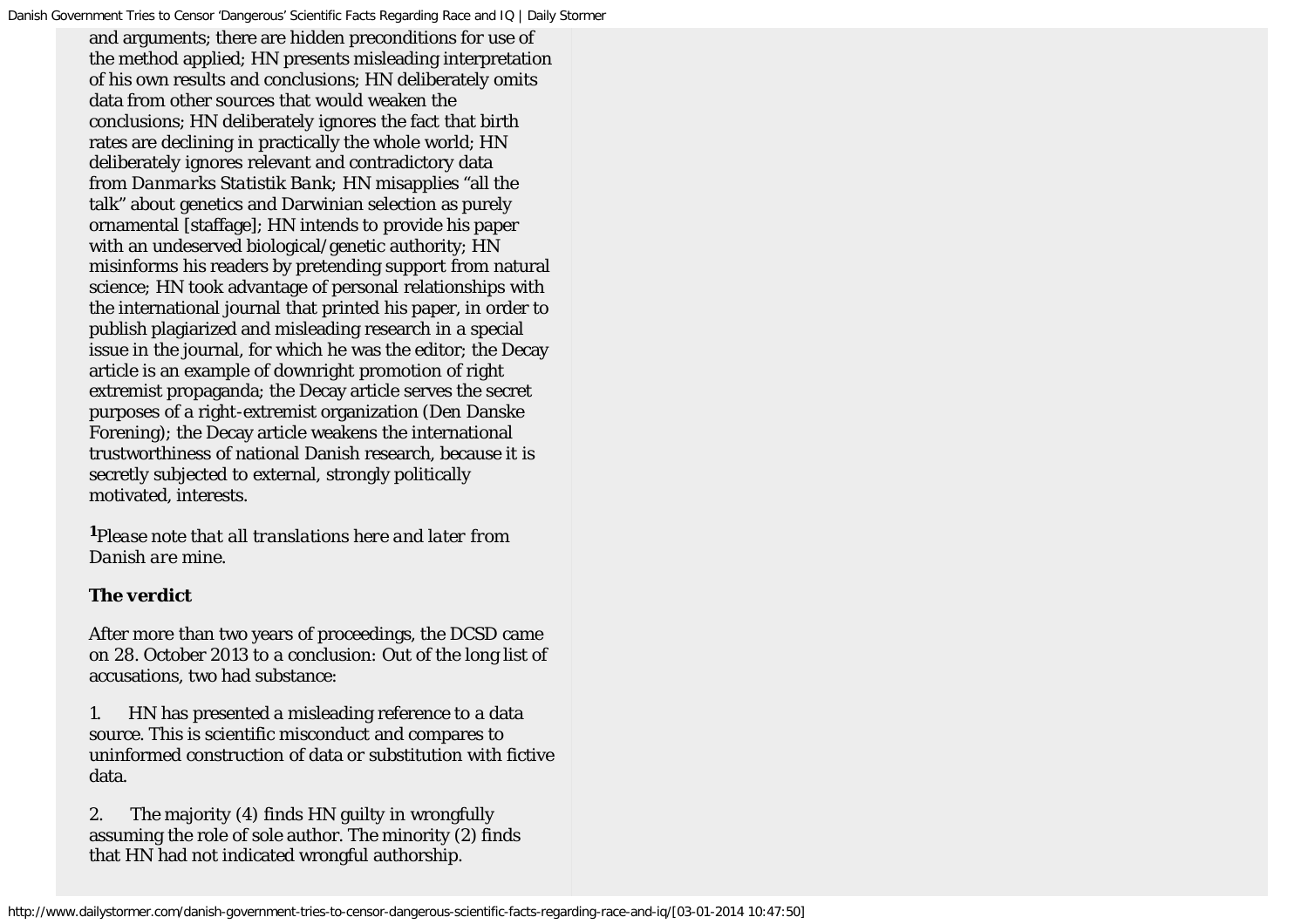DCSD accordingly requested that the Decay paper shall be retracted from the international literature in accordance with Paragraph 15, stk. 1, no. 2.

DCSD stressed that there is no option for appeal.

## *Reply*

I will in this brief reply argue that the verdict is based on substandard premises, which do not justify retraction of the paper. Because the verdict cannot be appealed, I will appeal for your support, based on the following arguments.

### *Ad.1. Misleading reference*

Based on an evaluation by an external expert (Lisbeth B. Knudsen; LBK, Aalborg University, DK), the committee concluded that the reference to UN birth data was misleading, because it was used to support data, which are not found there.

This is incorrect. The reference leads correctly to the data used for analysis.

However, I made an error of omission, when I failed in the methodology section to describe a proportional parameter transformation. This transformation was needed, because the UN Fertility Rates at the correctly referenced data source could be used as input in the mathematical projection model only if transformed to Crude Birth Rates. A few words serve to illustrate the function of this straightforward data parameter transformation and why it has no consequences whatsoever for the conclusion.

When two countries have similar Total Fertility Rates (the UN measure presented at the correctly referred data source), and close to or similar age distribution, then there will be born close to or a similar number of children per 1.000 per year (Crude Birth Rates) in the two countries. Contrary-wise, if two countries have very different Total Fertility Rates, and comparable age distributions, then the number of children born per 1.000 per year will be very different in the two populations.

http://www.dailystormer.com/danish-government-tries-to-censor-dangerous-scientific-facts-regarding-race-and-iq/[03-01-2014 10:47:50]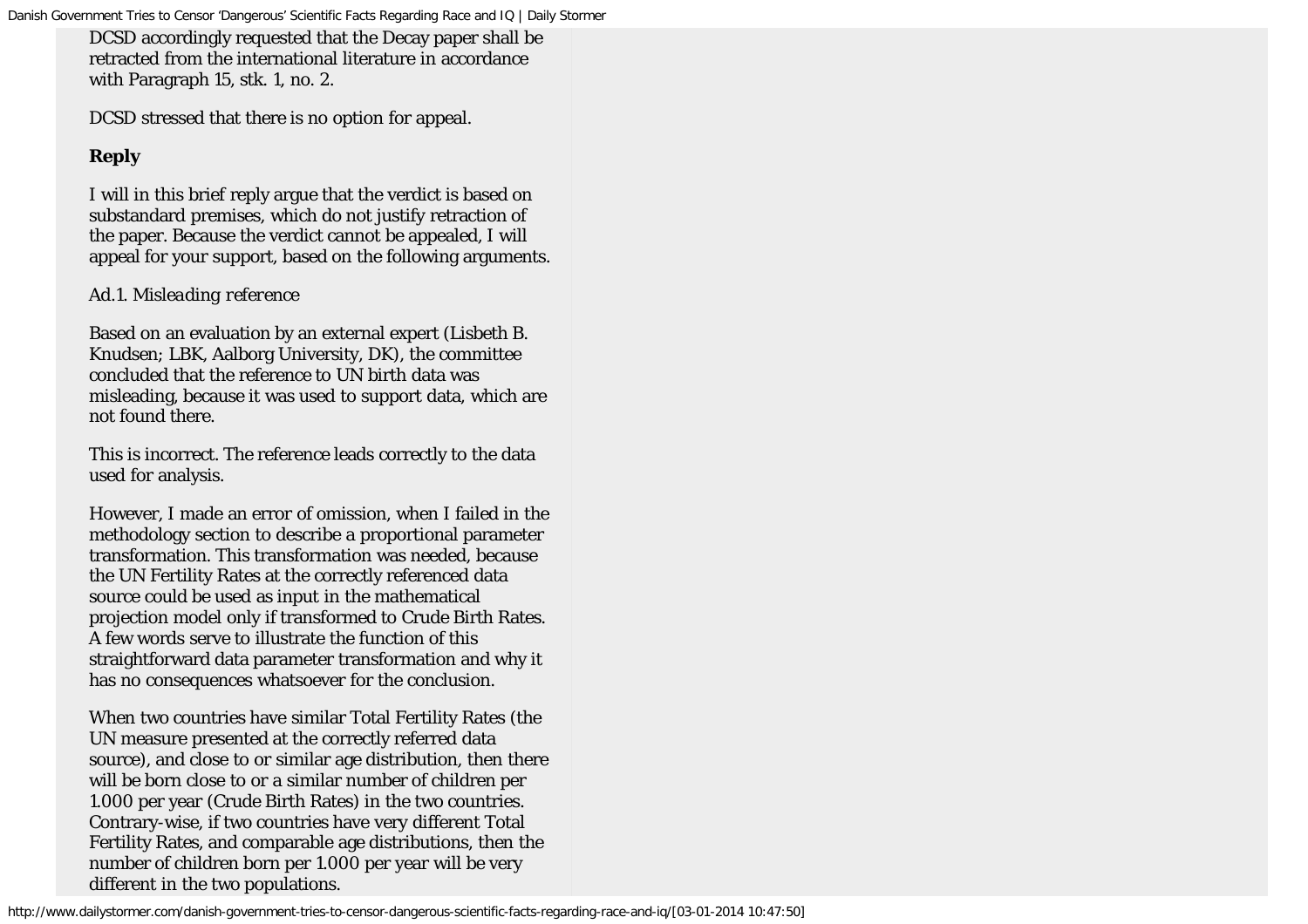The transformation of one measure into the other by proportionality calculation has nothing to do with construction of data, neither with substitution with fictive data. An estimation of data, based on variables and parameters, differs fundamentally from producing fictive data.

The obvious character of this operation is the most likely reason why several anonymous international review specialists did not ask HN to add the description of it to the methodology section, well knowing that the paper was under heavy space restrictions (max. 5.000 words total). They also knew that the parameter transformation makes no difference whatsoever to the conclusion of the study.



Fig. 1 from Prof. Nyborg's paper. Immigrants have higher birth rates than Danes.

http://www.dailystormer.com/danish-government-tries-to-censor-dangerous-scientific-facts-regarding-race-and-iq/[03-01-2014 10:47:50]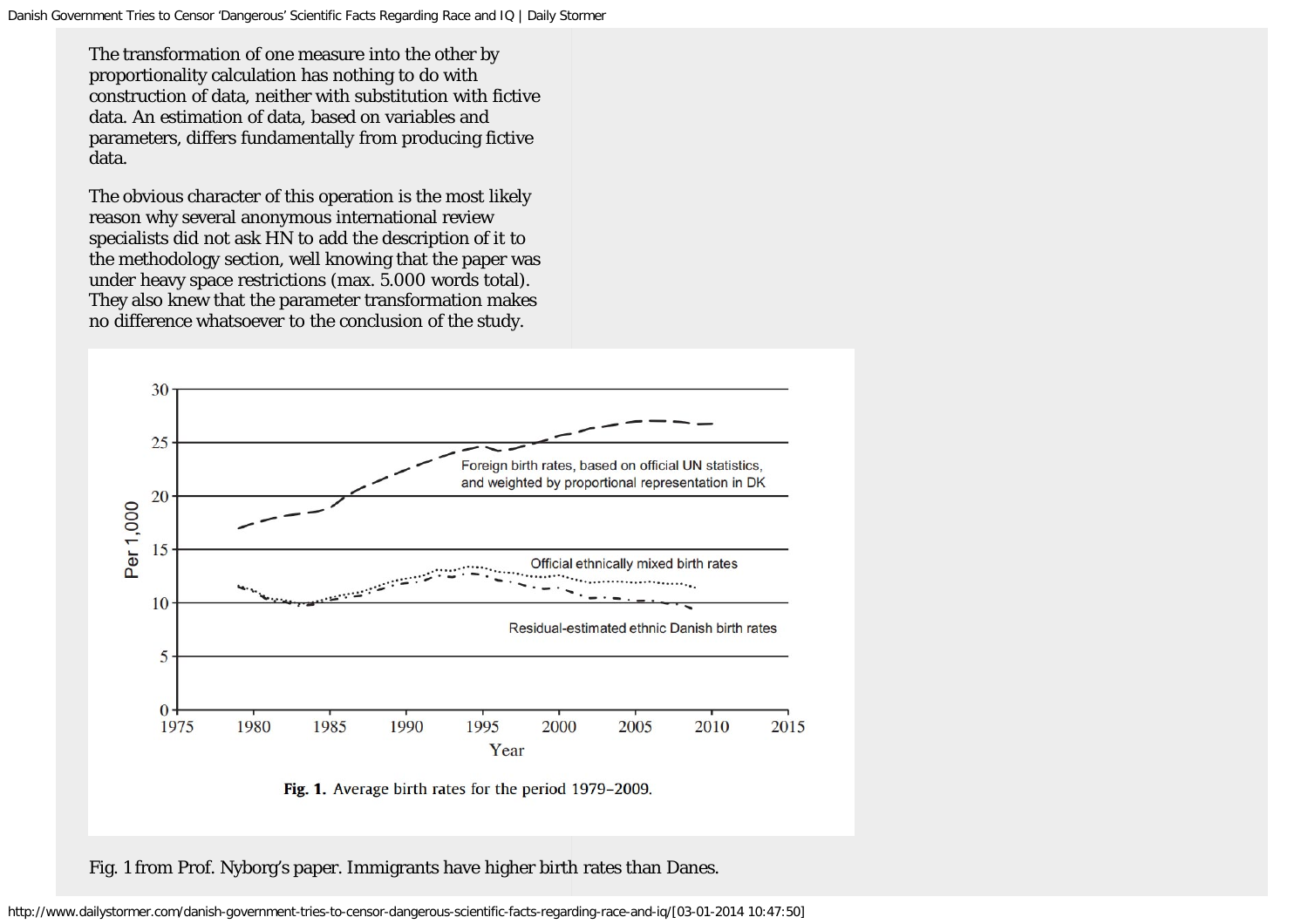However, as soon as this omission was seen as problematic, HN submitted an Addendum to the publisher, explaining the proportional data transformation (with a copy to DCSD). Issuing such Addenda is the normal scientific procedure for correcting omissions, even if the omission changes nothing of substance. It is considered good scientific practice, rather than serious breach of same.

The external expert (LBK), who advised DCSD, also stated that she had not previously in the literature encountered a mathematical [population] projection model with IQ. This observation is of particular relevance in connection with accusations for "unusual", "uninformed", or "misleading" application of methods. However, the expert opinion cannot be considered part of a critique, but rather a statement of a fact: The systematic population development – IQ coupling is, to the best of my knowledge, a new, creative, and highly useful construction, not to be found elsewhere in the demographic literature.

Finally, LBK apparently did not realize that the committee only asked her to comment on the formula for population development *without IQ–*the one which was correctly presented in the Decay article in the form of a simple mathematical population projection model. The fact that IQ was later coupled to the outcome of this population model in the form of a simple multiplication and a weighted average is neither a matter for judgment in the present court case, nor for the external expert on demographics to comment on, and it is certainly not relevant for the question of scientific misconduct.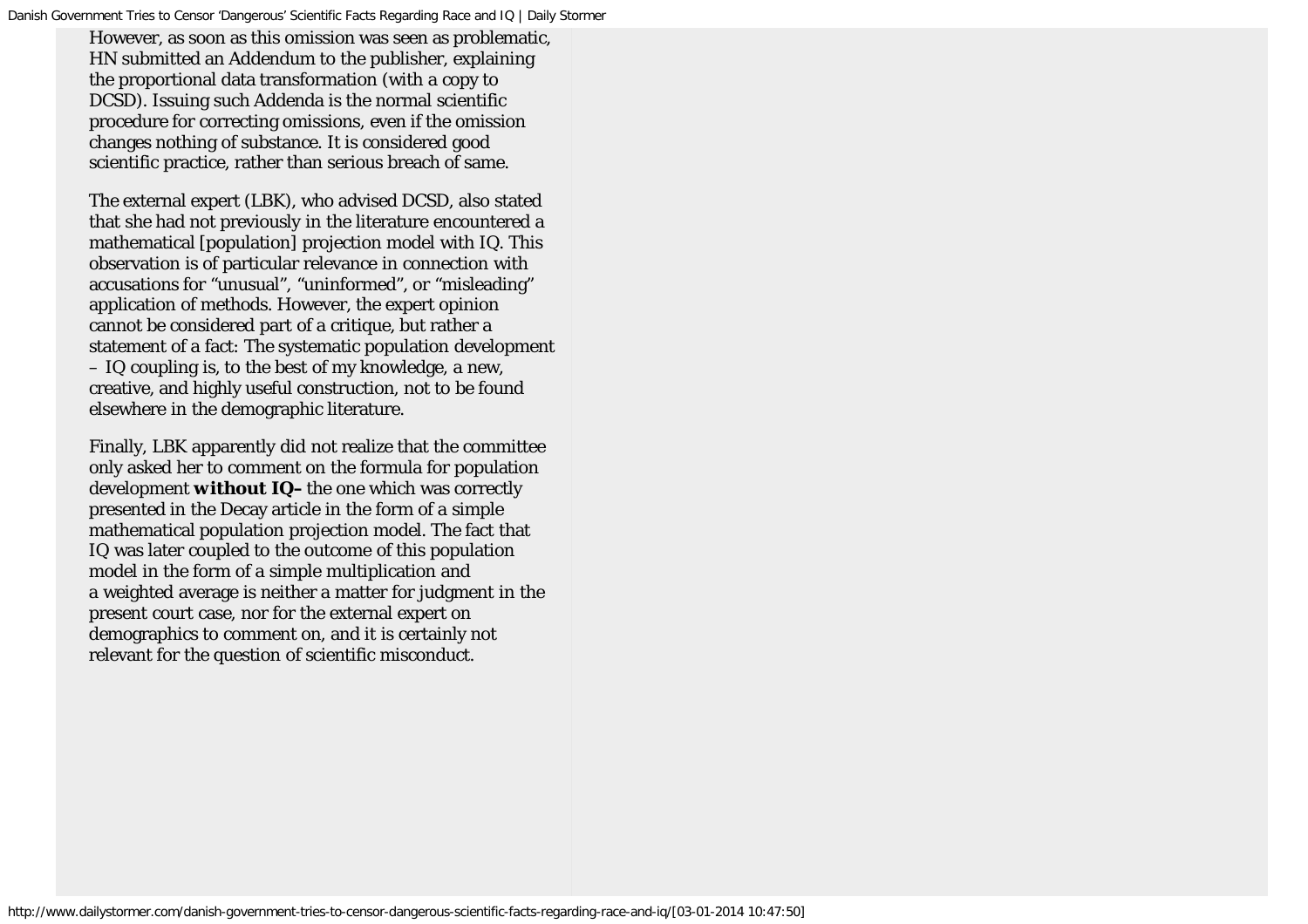

*Flawed accusations about hidden authorship*

The DCSD committee was divided with respect to the accusation that HN had deliberately disguised the existence of an important co-author (JEV), had secretly used him as a so-called Ghost-writer, or simply had wrongfully claimed sole authorship.

The majority (4) found him guilty of intentionally and wrongfully claiming sole authorship, and further stated, that "The majority finds that even if he [the accused] refers to the Vancouver Rules [in his reply], this does not change this evaluation, because the Vancouver Rules were not followed."

This decision is as easy to counter at their first. The paid economist (JEV) did not write one word in the paper, but he did suggest changes to, and proof-read, and corrected the short methodology section with respect to proper use of the population projection model.

He further acted as a consultant on how the data were optimally and correctly treated in the population model (which, by the way, differs in application from his own model). The model was needed to circumvent deficits in the officially available data on births for the present

http://www.dailystormer.com/danish-government-tries-to-censor-dangerous-scientific-facts-regarding-race-and-iq/[03-01-2014 10:47:50]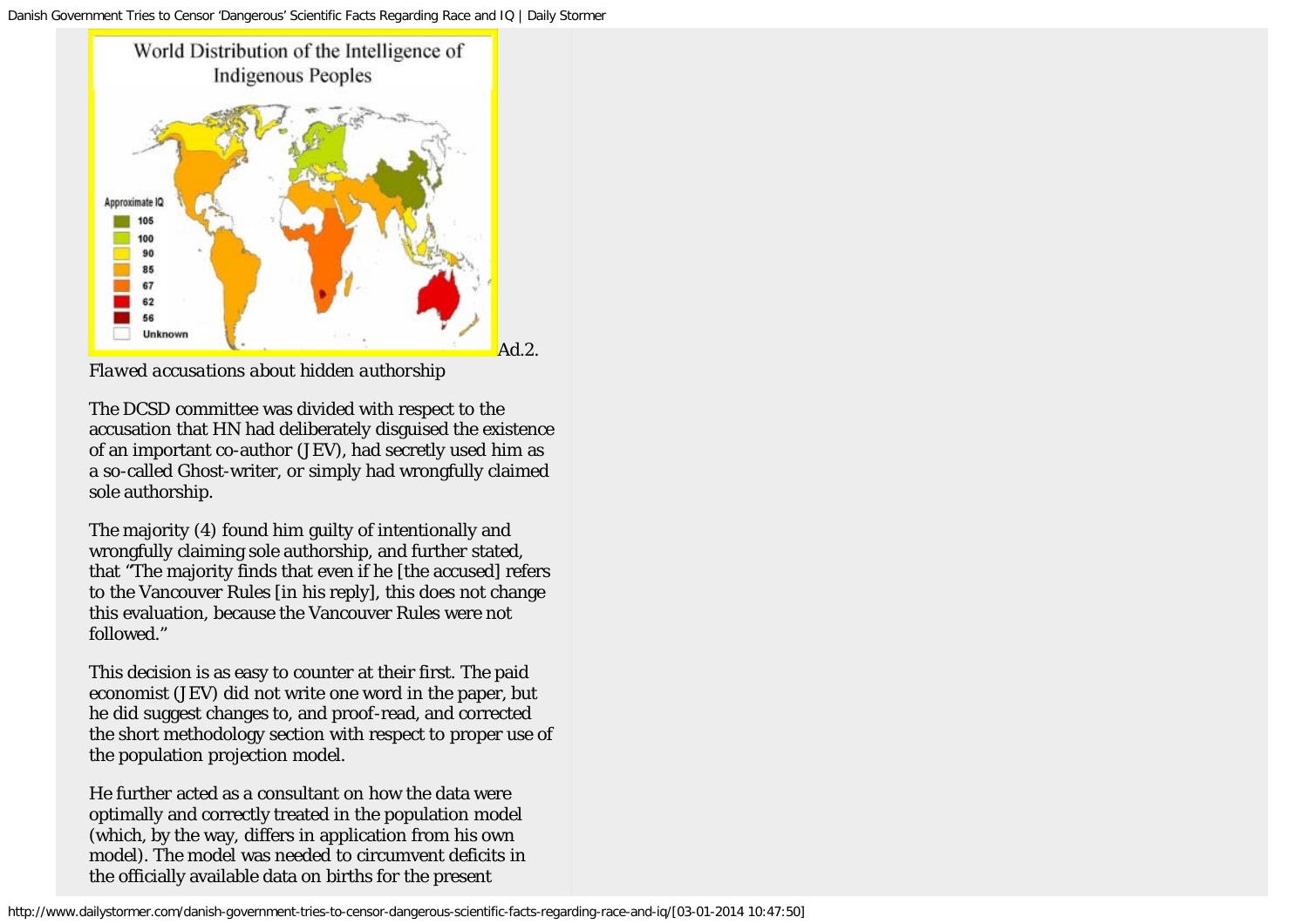purpose. I needed numbers for birth by country of origin, so the officially given numbers by legally ascribed citizenship were of little use. Moreover, the number of immigrants and their children of foreign origin at any time status point was also absent. These problems with the official data are described in the Decay paper.

I wanted to appreciate JEV's contribution to the analysis, so I wrote twice (documentable) to him, and invited him to co-author the paper. By so doing I unknowingly deviated from the qualifications of the Vancouver Protocol for authorship. This protocol states that in order to be credited as an author, each and every author on a publication needs to have been involved in the:

1. Conception and design, or analysis and interpretation of data

AND

2. Drafting the article or revising it critically for important intellectual content

AND

3. Final approval of the version to be published.

I informed DCSD that JEV did qualify only on the first of these points – analysis and interpretation of data. However, DCSD did not consider it relevant that JEV twice declined my invitation for co-authorship, and that he had not written one word in the paper. To the contrary, the majority finds that HN's "… reference to the Vancouver Rules does not change [their] evaluation, because the Vancouver Rules were not followed".

In other words, if a paid data consultant declines an invitation to appear as co-author, the DCSD decision leaves a scientist with three choices: 1. To physically force him to put his name on the paper (as co-author or in an acknowledgement), which I believe is against the law, 2. To not publish it, which I believe is against the interests of science, or 3. To respect his decision to leave out his name,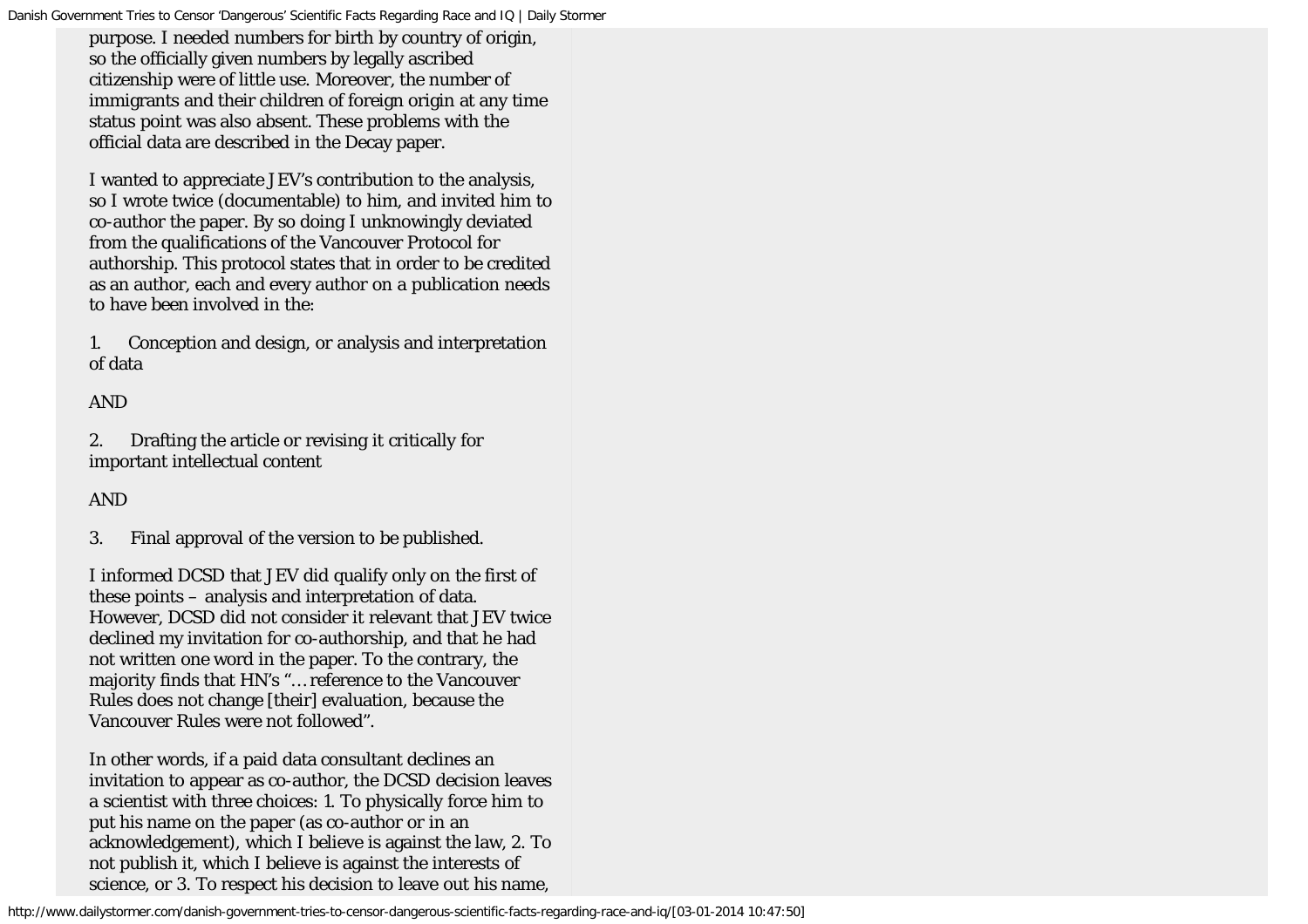publish the paper, and risk being accused of scientific misconduct.

DCSD decided that I had deliberately left out JEV's name and wrongfully brought myself in the role as sole author of the paper.

### *Perspectives*

The case raises questions.

In general, is it in the best interest of science, that:

- A group of self-admitted politically motivated academics can be allowed to shortcut the ordinary scientific process in the way described?
- The submission of an addendum to supply missing methodological information equals gross scientific misconduct?
- A Danish governmental committee issues requests for withdrawing published international peer-reviewed research?
- An acting Dean and groups of academics can get away with making false accusations against a large segment of academia, respected professional journals, international conferences, societies and associations, named colleagues, and sympathetic journalists (see next section)–accusations of political right-wing extremist sympathies that the targets of these accusations actually despise–and without even notifying these individuals and groups of their accusations?
- A national committee takes consequential actions on basis of neglecting important information about how the correctly referred data was used and about coauthorship?
- A national committee disregards the criteria of the Vancouver Rules?

More specifically, the case also raises questions, which are partly related to DCSD, partly to the practice at other universities: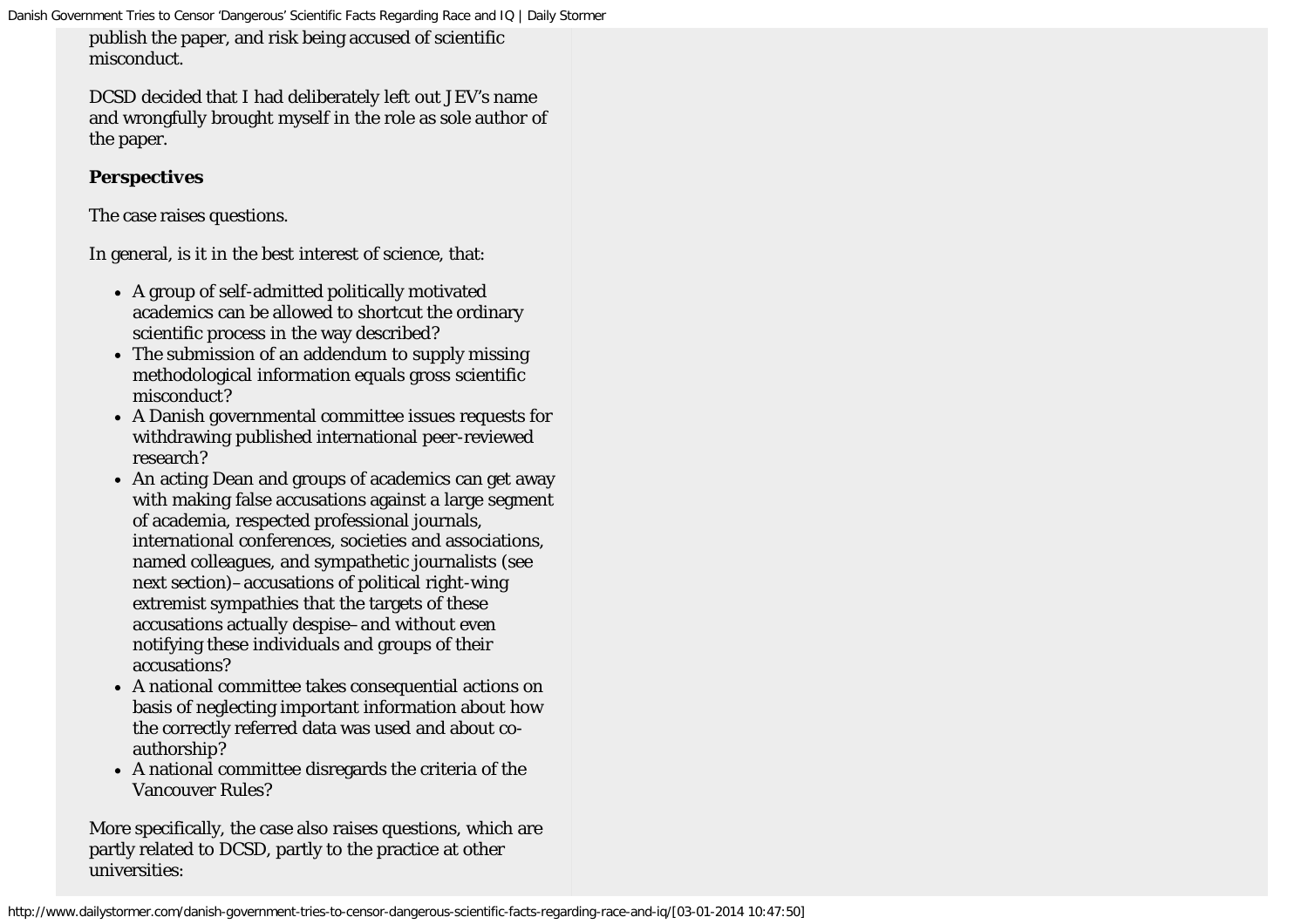- Some prominent Danish law commentators find that DCSD creates new standards for proper scientific conduct, and then raise them to such a high level, that they become counterproductive to science. Do you agree that the standards were raised too high in the present case?
- Would similar circumstances elicit similarly serious personal consequences at your university?
- Would a missing description of a proportional parameter transformation – corrected later by submission of an Addendum – equal scientific misconduct at your university?
- Is it acceptable, and legally defensible, when a committee demands a paid data consultant to sign a paper against his will – in particular when the consultant himself argues that he neither conceived the paper, nor drafted it, nor approved the final version of it?
- Is it acceptable in this situation to leave you with the decision to either sacrifice the project or risk being accused of scientific misconduct?
- Has your university issued unequivocal directions for under which circumstances a paid data consultant or other assistants are required to appear as co-authors, or is this rather a question of internal and informal agreement among interested parties?
- Do you find that a university has an obligation to protect its scientists against politically motivated attacks, in particular when they do politically "incorrect" research, instead of exposing them?
- Do you find that a university Dean, a Director, and an ordinary faculty member should be disciplined, when they lie in order to harm or block a particular research project or smear a "politically incorrect" scientist or groups of scientists, in the eyes of the public?
- What are your thoughts about rectors who gloss over such events?
- What do you think of rectors, who state that "My primary duty is to care for the good reputation of the university, but I will also go far to defend freedom of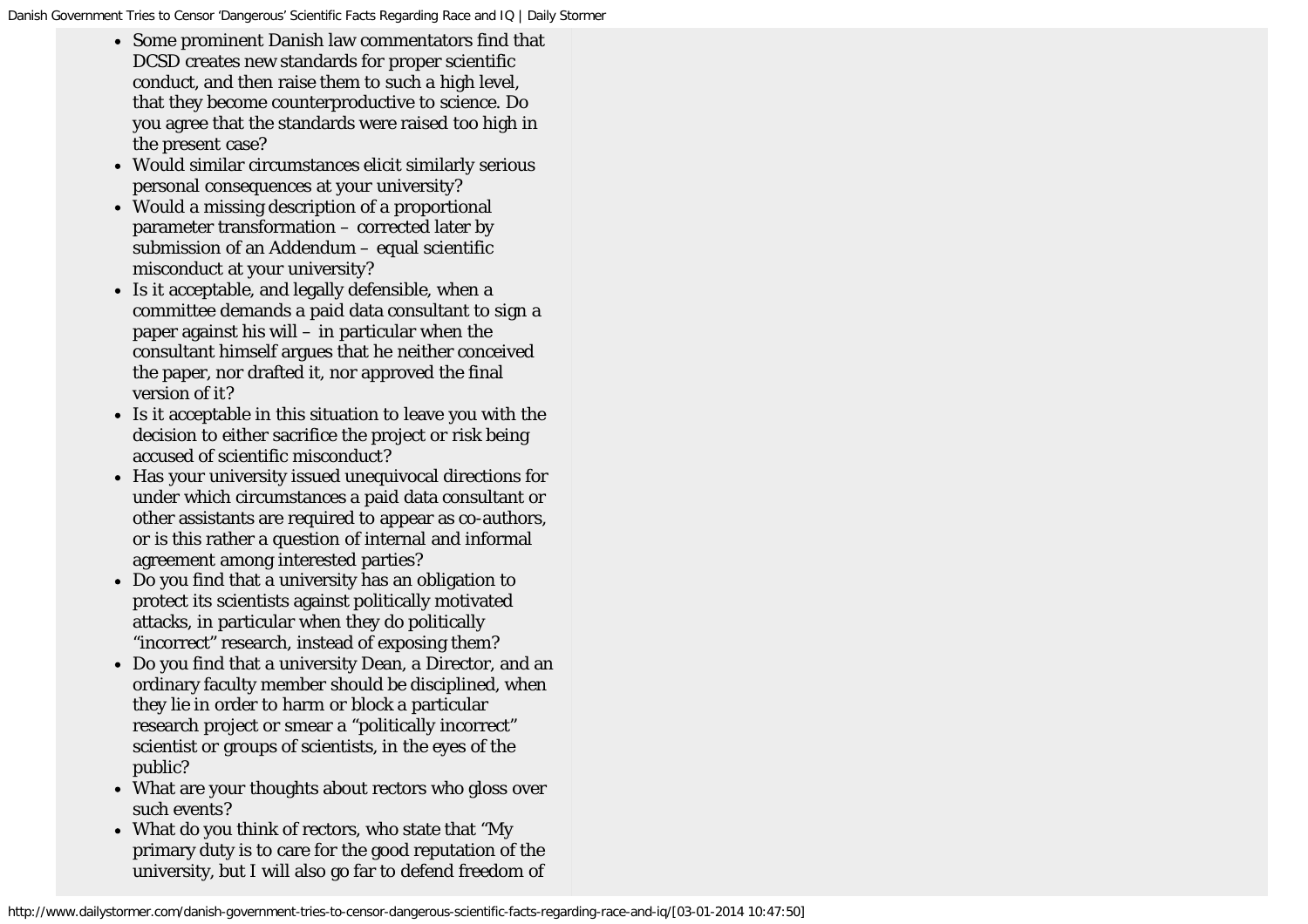research as expression"?

Do you agree with Steven Pinker, who on 9. December 2009 wrote to then Rector Laurits B. Holm-Nielsen at Aarhus University, that "If he [Nyborg] is incorrect, that will be established by a community of scholars who examine his evidence and arguments and criticize them in open forums of debate, not by the exercise of force to prevent him from pursuing his research. These are the tactics of a police state, and bring shame on any institution that uses them"?

Before these questions are answered to my satisfaction, I shall neither accept DCSD's basic premises for the verdict, nor the accusation for having committed scientific misconduct in two cases, nor the request to withdraw the Decay paper.

However, as my local defense line has been run down, I am interested in learning about your response to one or more of the above mentioned questions, and in you making it known.

#### **The background**

Science is self-correcting. When a paper on an important matter is published with invalid methods or questionable conclusions, other researcher will soon correct this, and science moves on.

The three plaintiffs use the opposite strategy. They never publish their critique in the relevant international specialist-forum, where the Decay article is printed. Instead they submit a veritable broad-side of very different accusations to local and national newspapers and committees, hoping that at least some of them sticks. In this way they can be sure to shun critical responses from specialists in the areas, and instead correspond with the occasional invited external reviewer who does not always address the relevant questions. This strategy is not intended to promote science, but rather to obstruct scientists working in psychometrics, differential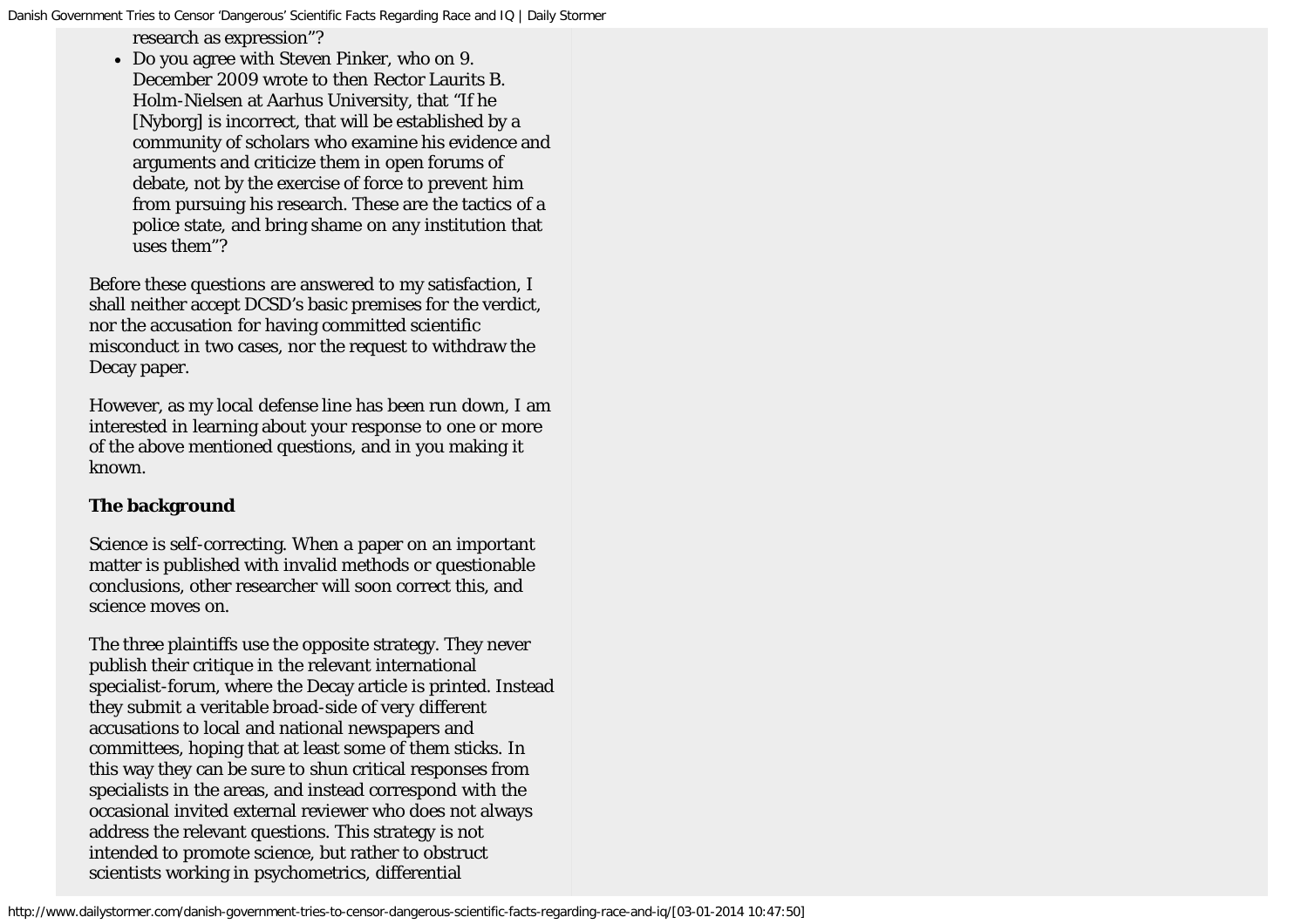psychology, behavior genetics, or with evolutionary theory, which they dislike and see as right-wing extremism.

The plaintiffs are even admirably candid about their strategy. In fact, they politically motivated their critique of the Decay paper when they wrote to DCSD, to the Trade Union Periodical (*Forskerforum),* and when addressing the public press. As previously mentioned, they find that its publication is devastating for the trustworthiness of Danish Research, so "*Steps have to be taken to stop researchers*, who assist political organizations in 'white-washing their propaganda material', in such a way that it becomes part of 'peer-reviewed' international research and is used in the public debate as authorized knowledge". In this they line up with the actions of American similarly left-wing oriented groups of academics who describe themselves as fire brigades, who feel obliged to put out all scientific rightwing inspired fires they find morally or politically offensive (conf. for references) . These groups have long attacked well-known American scientists, and done much damage to American intelligence research over the years

The plaintiffs' current actions also have a long past in Denmark. When HN in 1997 chaired the Biannual Meeting of *The International Society for the Study of Individual Difference (ISSID)*, where most of the international eliteresearchers on intelligence and personality were invited to Aarhus, one of the plaintiffs–Morten Kjeldgaard–publicly afterward compared the scientific events taking place at this open scientific meeting to what happened during the worst periods of Hitler's and Stalin's periods [\(www.eugenik.dk](http://www.eugenik.dk/)). He also questioned the funding of this political "pseudo-science." Kjeldgaard has ever since closely monitored all HN's activities, private as well as professional, and published his observations at his home page or in the public press. He associates offensive personal descriptions to photographs of named members of ISSID and *The international Society for Intelligence Research (*ISIR*)*. He often refers to, misinterprets, or condemns lectures that HN either presents or attends. He routinely scorns those few who dare describe HN's research objectively.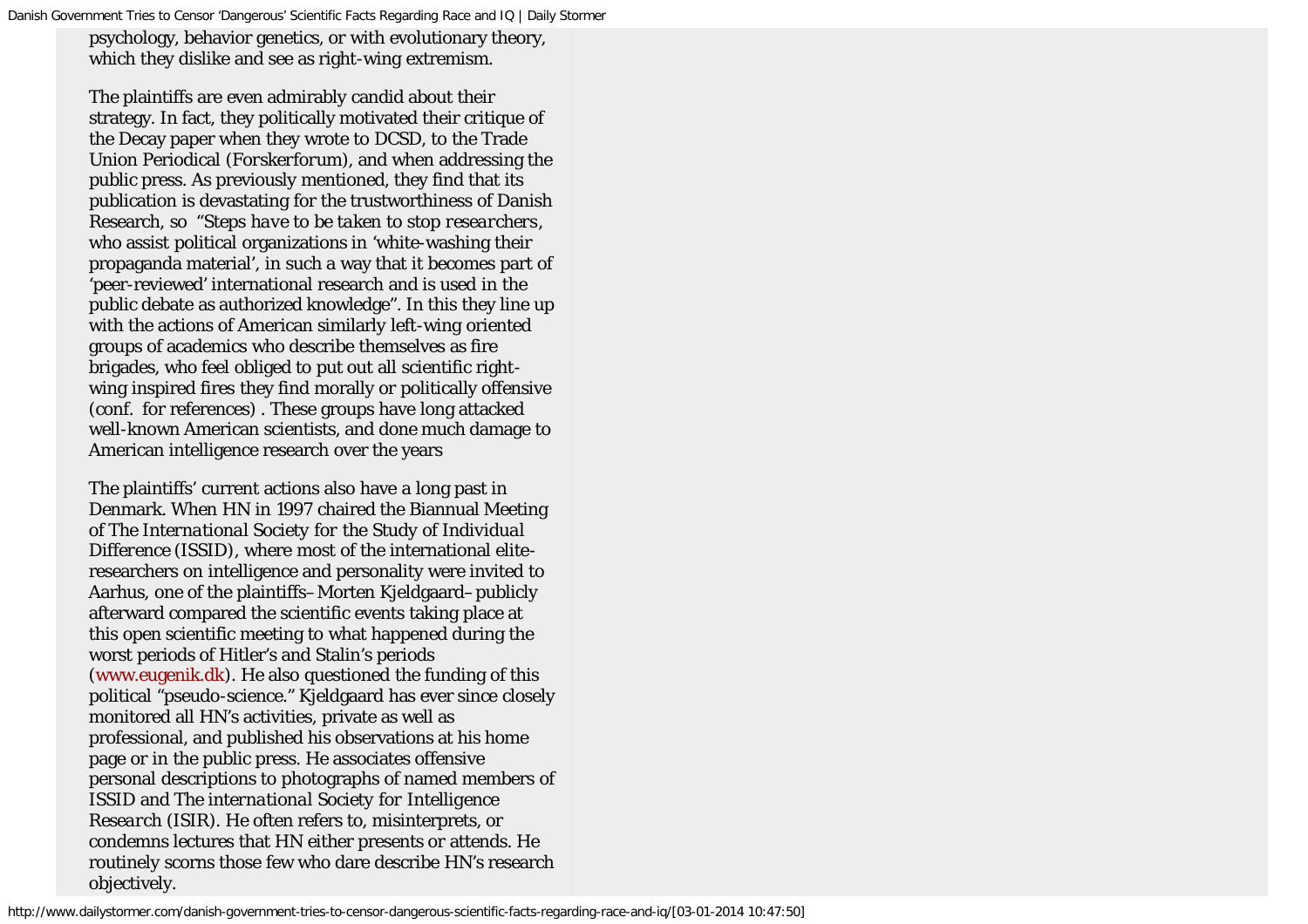

### Aarhus University

The second plaintiff, professor emer., dr. phil. Jens Mammen, recommends HN's former colleagues and anybody else to follow Kjeldgaard's continuously updated homepage. He also deliberately misrepresents HN's previous project on sex differences (see<http://www.helmuthnyborg.dk/> and *Answers to questions raised by concerned colleagues* below).

The plaintiffs never respected the request of DCSD–to keep proceedings secret until the final verdict–and they even leaked HN's "confidential" responses to the Trade Union Membership periodical (Forskerforum) and to the daily press. The left-oriented periodical systematically misconstrued the case and raised a biased public debate, but denied HN proper response. When HN protested, the various academic Trade Unions behind the periodical (Magisterforeningen, DJØF, and others) simply referred to editorial freedom, and did nothing to prevent the clearly biased attack on one of their own members.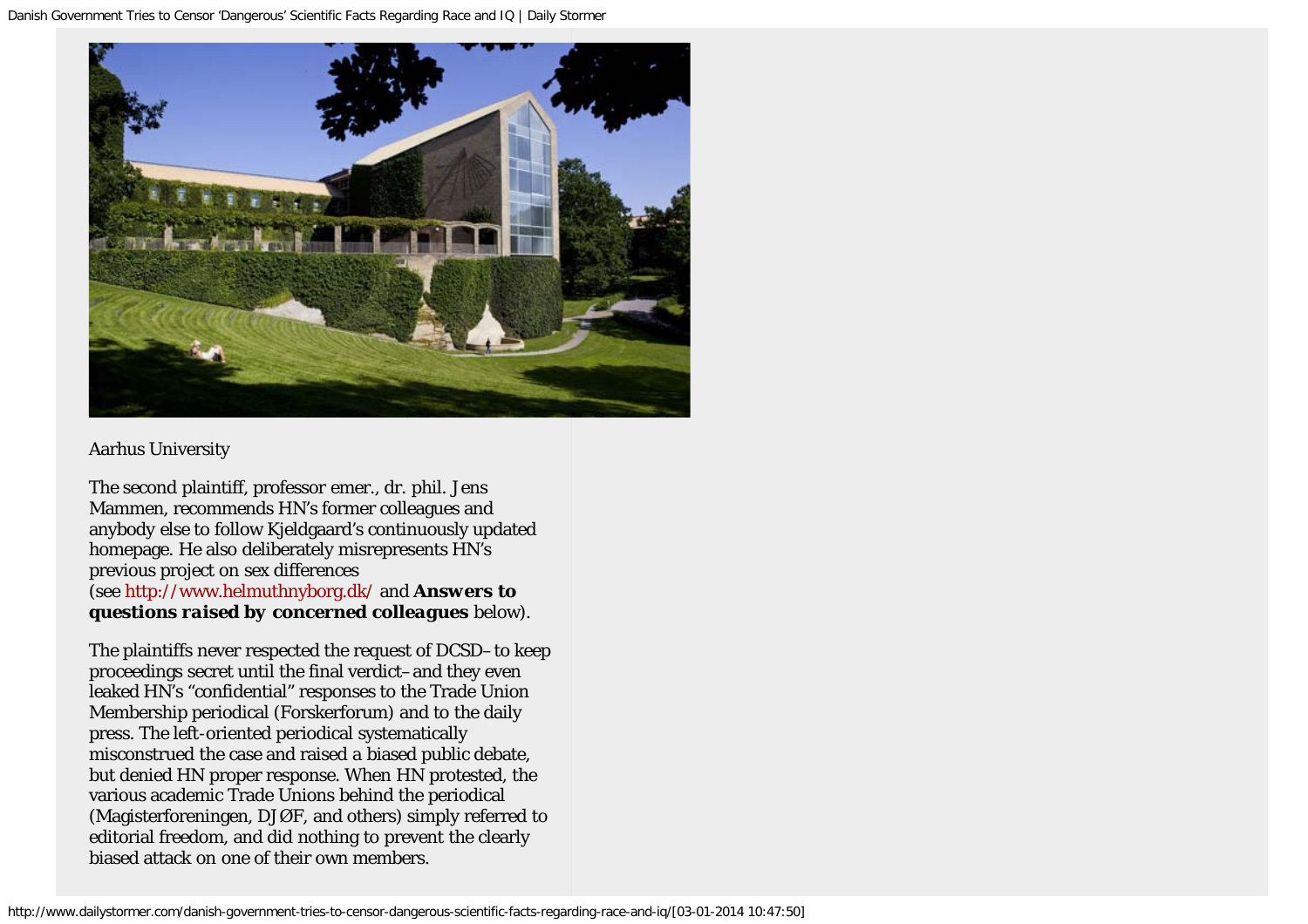Such a strategy is guaranteed to succeed. Few research projects are entirely flawless and finding just one error – intended or not – suffices to claim evil intentions, given proper malice. This is why the Decay article at the same time enjoys a good reception (it is fairly well cited) in critical international circles, but is being considered a prime example of extreme propaganda and scientific misconduct in Denmark, eagerly saluted by a sympathetic press.

DCSD's procedure in the Decay-case is cause for worry for scientists both in Denmark and abroad. Biased colleagues can now exploit official committees by turning them into a *People's Court* against basically defenseless scientists of all colors. All it takes is to fabricate a series of accusations, then leak confidential hearings to a sympathetic press, and finally to prevent the accused from a proper response. The plaintiffs were, in fact, able to correctly predict with confidence the outcome of current process, months before the actual verdict was available.

The verdict gives food for thought for young scientists. They have from now on to make absolutely certain, that not even the slightest error or misunderstanding or omission occurs in their manuscript or reference list. Just one silly error or omission may ruin their career forever. This obviously is not productive for creative science. As a reviewer and editor for a life-time, I routinely came across multiple minor, and sometimes also major errors, even in papers from the best in the field. Ordinarily, none of these faults are ill-willed, but even if they were, all the important ones will be eagerly corrected by competent critiques in the relevant open scientific fora – also those which went under the radar of the reviewers. The less important errors will mercifully die out in the fullness of time.

There is accordingly no need for institutions like DCSD, which are bound by narrow legal rules and only partly enlightened by specialized scientific insight. The Decay case is a first-class illustration that determined colleagues can misuse DCSD to serve their personal and political purposes, in order to impede politically incorrect science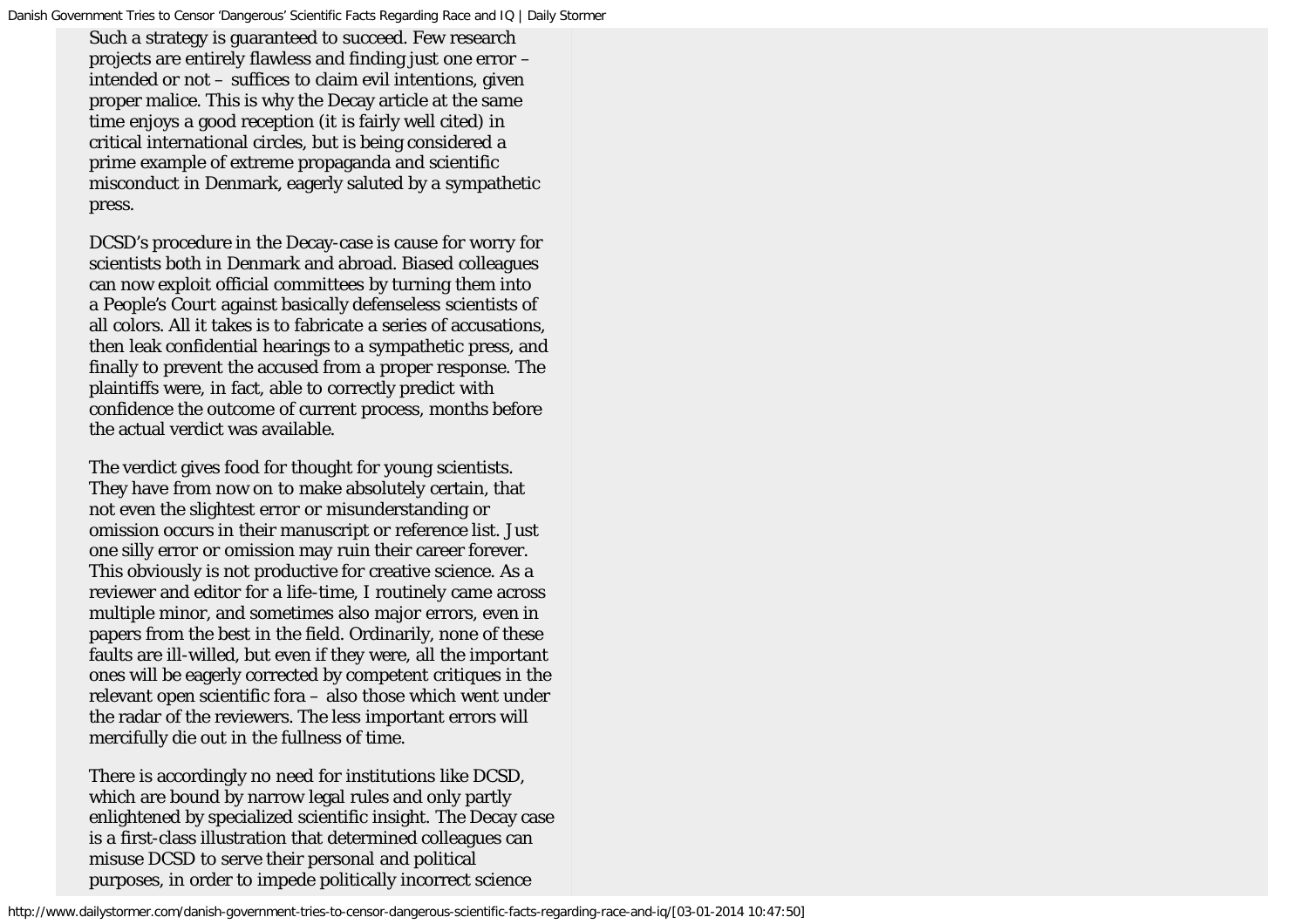like intelligence research. They turned the committee into a useful misconstruction, which ought to be closed down as soon as possible.

In conclusion, the Decay case illustrates a full-scale attempt to try and close down research in important areas of science – demography, psychometrics, differential psychology, behavior genetics, and evolutionary theory.

I urge all objectively oriented academics to react strongly against such attempts to censure papers in these areas. I urge you to take active countermeasures. As they say: Bad things happen when good men remain silent.

## $Red$ <sup>*e*</sup> $A$ *rticles*

 $\bullet$ 



## **[Somalis Playing "Knockout" in](http://www.dailystormer.com/somalis-playing-knockout-in-denmark/) [Denmark?](http://www.dailystormer.com/somalis-playing-knockout-in-denmark/)**

January 2, 2014

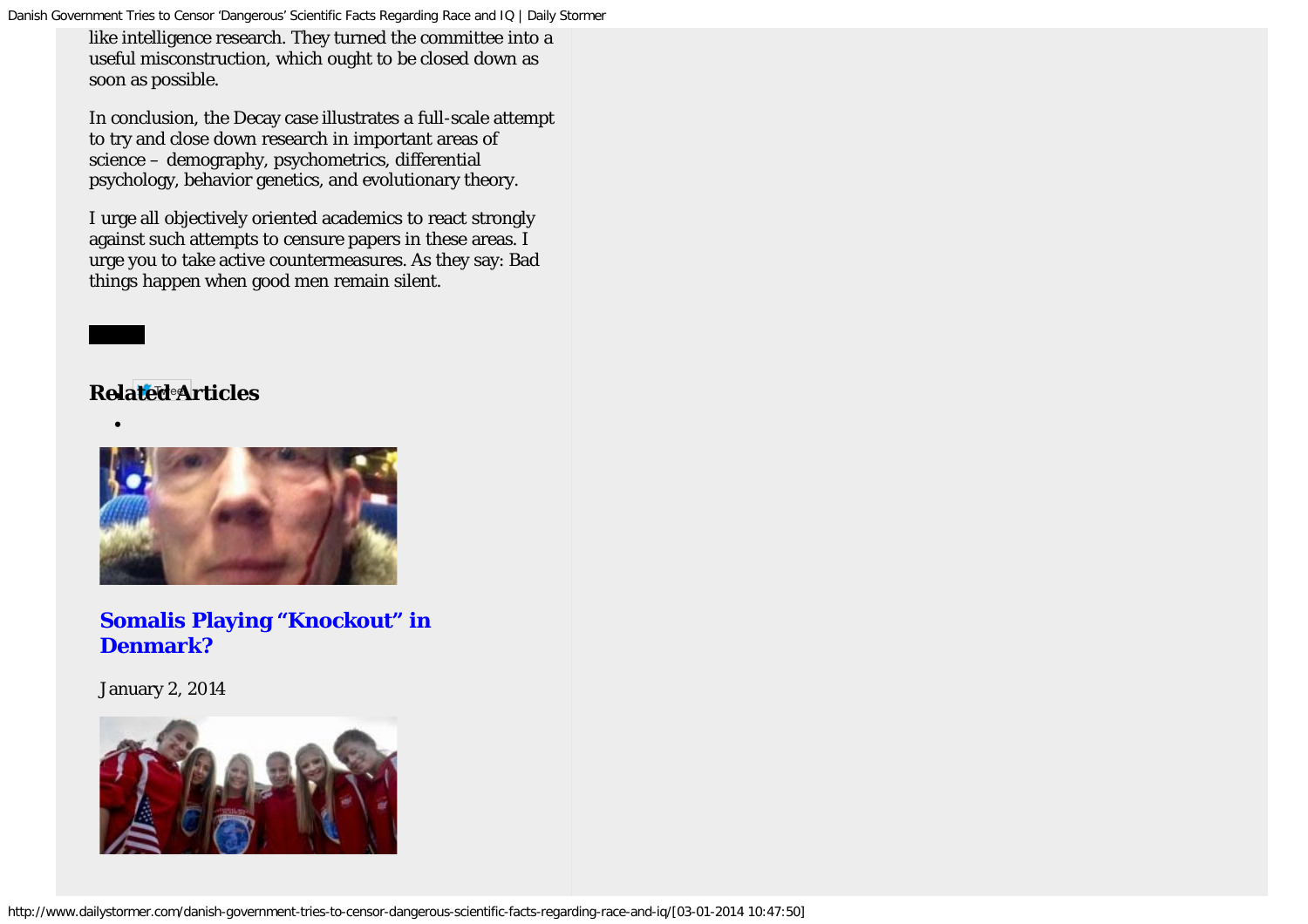## **[Swedism in Denmark: Most Ever](http://www.dailystormer.com/swedism-in-denmark-most-ever-freeloading-immigrants-coming-in-to-live-for-free-while-most-ever-danish-girls-forced-to-do-porn-to-survive/) [Freeloading Immigrants Coming In to](http://www.dailystormer.com/swedism-in-denmark-most-ever-freeloading-immigrants-coming-in-to-live-for-free-while-most-ever-danish-girls-forced-to-do-porn-to-survive/) [Live for Free While Most Ever Danish](http://www.dailystormer.com/swedism-in-denmark-most-ever-freeloading-immigrants-coming-in-to-live-for-free-while-most-ever-danish-girls-forced-to-do-porn-to-survive/) [Girls Forced to Do Porn to Survive](http://www.dailystormer.com/swedism-in-denmark-most-ever-freeloading-immigrants-coming-in-to-live-for-free-while-most-ever-danish-girls-forced-to-do-porn-to-survive/)**

December 23, 2013



## **[Pirate Bay Co-founder in Solitary](http://www.dailystormer.com/pirate-bay-co-founder-in-solitary-confinement/) [Confinement](http://www.dailystormer.com/pirate-bay-co-founder-in-solitary-confinement/)**

December 23, 2013

## **22 comments**



*REICHENBERG* [November 17, 2013 at 9:48 pm](http://www.dailystormer.com/danish-government-tries-to-censor-dangerous-scientific-facts-regarding-race-and-iq/comment-page-1/#comment-51092)

We have to keep our precious racial heritage, and \_enhance\_ it if possible.

I'm thinking genetic engineering.

```
Geneticly modified IQ-s with 145-160 of today's
levels.
```
We simply dont need dumb people. Dumb people are only good at manual labor…if they are whites. With niggers and jews and jippos, the situation is even worse.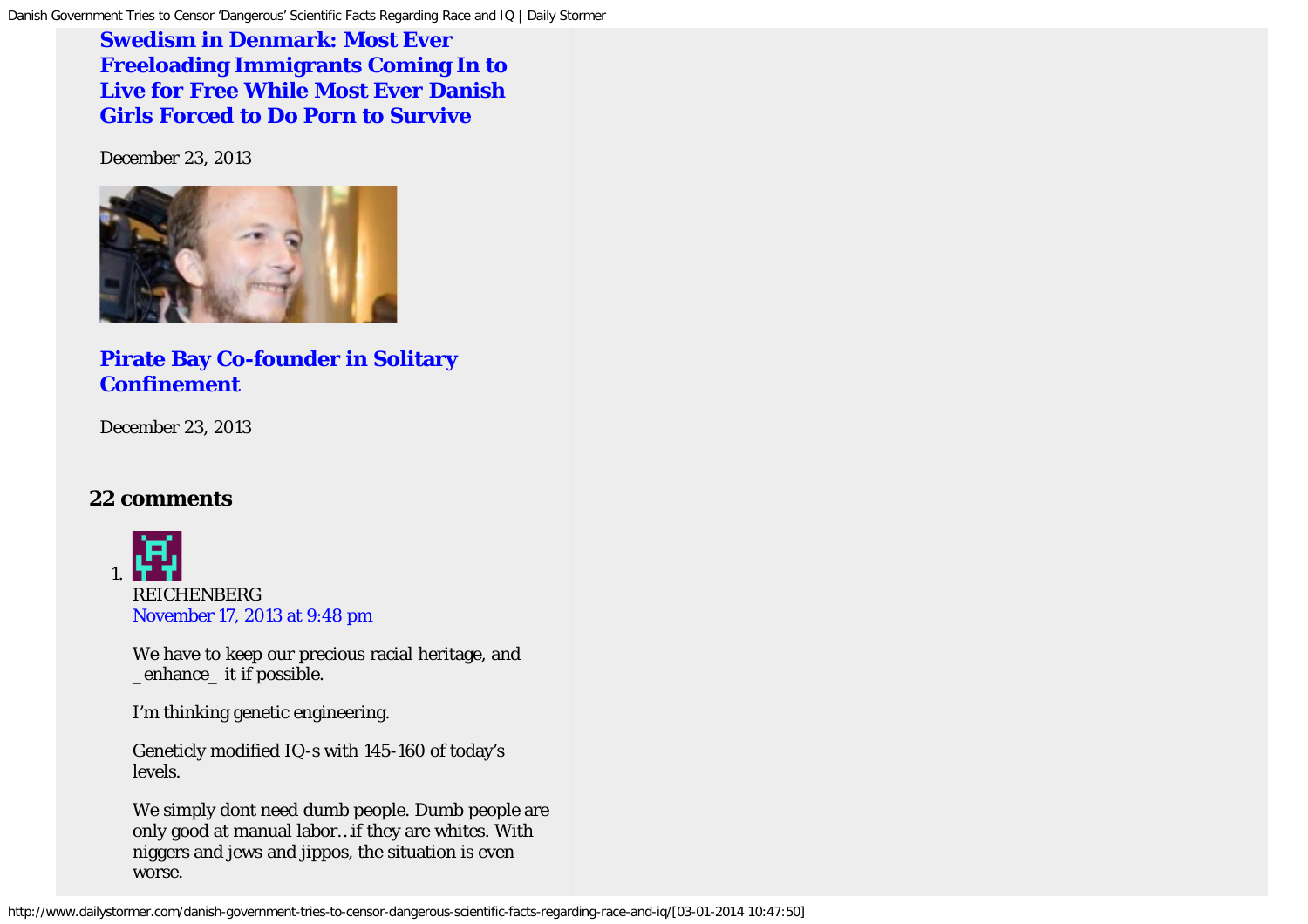We need intelligent white people, with enhanced IQ and/or creativity.

Highly creative people, for example, are int the top few percent of today's society. Imagine, if 20% of society would be like this. Or 30%

I often use to say: I dont know exactly the purpose (in a philosophical/teleological sense) of the Aryan race. (Of course I know it in broad strokes but that is beside the point.)

Our purpose and goal should be: create more and more higly creative geniuses and assign the task to THEM to elaborate on the purpose of the Aryan race!

We are intellectually, creatively more or less ordinary people. Lets create hundred of thousands of \_Übermensch\_, that would take us from here!

I think genetic engineering holds the key to the betterment of our people.



*MC* [November 17, 2013 at 1:13 pm](http://www.dailystormer.com/danish-government-tries-to-censor-dangerous-scientific-facts-regarding-race-and-iq/comment-page-1/#comment-50609)

I highly doubt that this blatant censorship can go on much longer.



Even if Europeans are too afraid of the PC police, the Chinese will probably be publishing research into genetic basis for intelligence and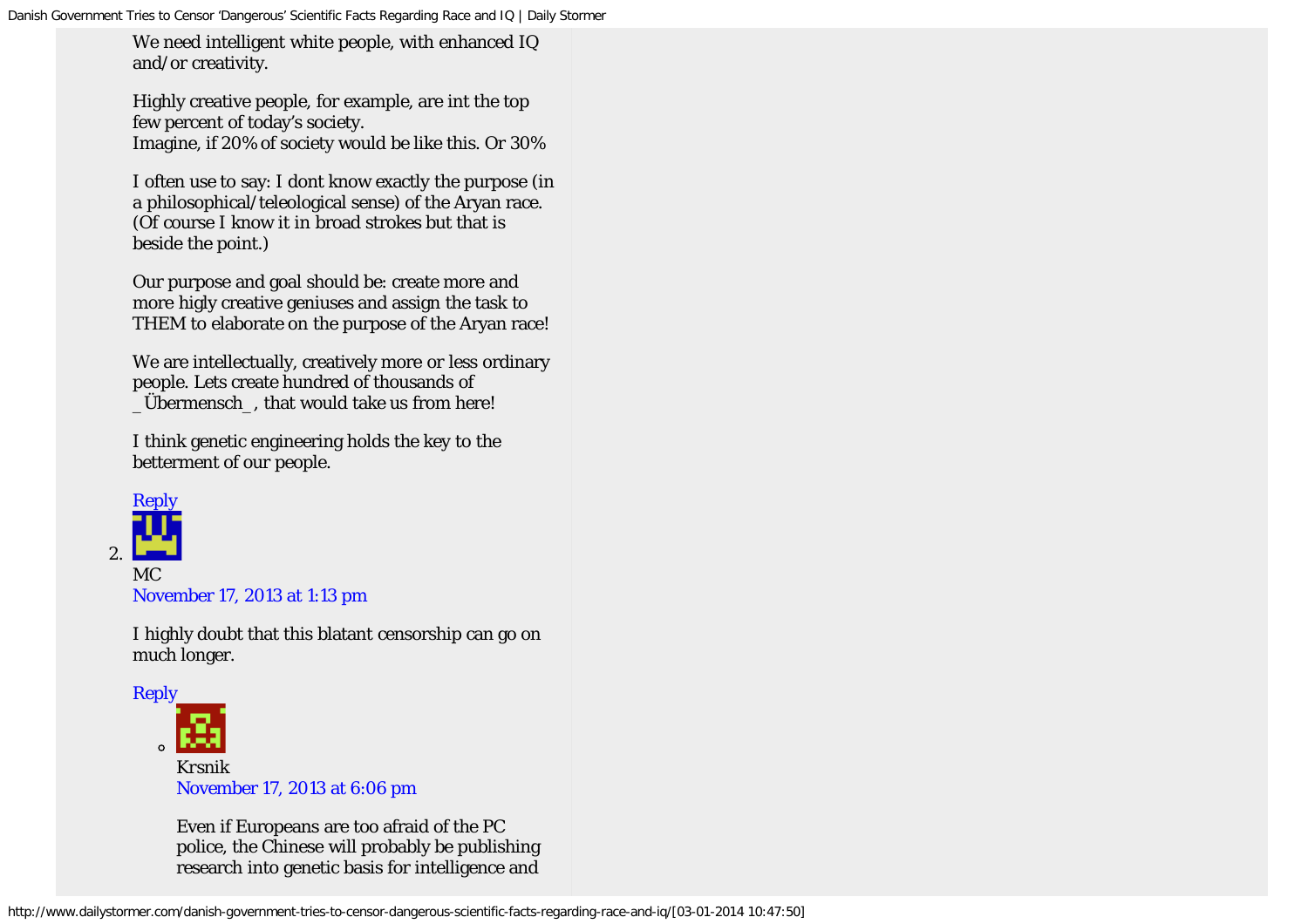personality without hesitation.



*MrA* [November 17, 2013 at 7:36 am](http://www.dailystormer.com/danish-government-tries-to-censor-dangerous-scientific-facts-regarding-race-and-iq/comment-page-1/#comment-50334)

Great article and find.



*Joseph* [November 17, 2013 at 6:09 am](http://www.dailystormer.com/danish-government-tries-to-censor-dangerous-scientific-facts-regarding-race-and-iq/comment-page-1/#comment-50247)

On thing I've noticed in that map also is that in the Balkans IQ is allot lower than that of Western europe, Wow…I wonder why that is,



*JonesHenry* [November 17, 2013 at 5:34 am](http://www.dailystormer.com/danish-government-tries-to-censor-dangerous-scientific-facts-regarding-race-and-iq/comment-page-1/#comment-50209)

I live in Finland. I do not own a Talmudvision myself, but watch one when im at work.

What i will say is, that Danskebank commercials are VERY pro racemixing! Infact that is stuff so scary it would cause a lot of Anglos(American, British, Australians)to clinch in discomfort!

Denmar is lost! But this does not come as a suprise. The REAL FIGHT will be fought in In Finland and other parts of Eastern Europe. They had resently a Somali who raped a 10-year old white girl, but who could not be deported do to…because hes a member of the superior race or what ever. Anyway…uh! Denmark, here are your new overlords!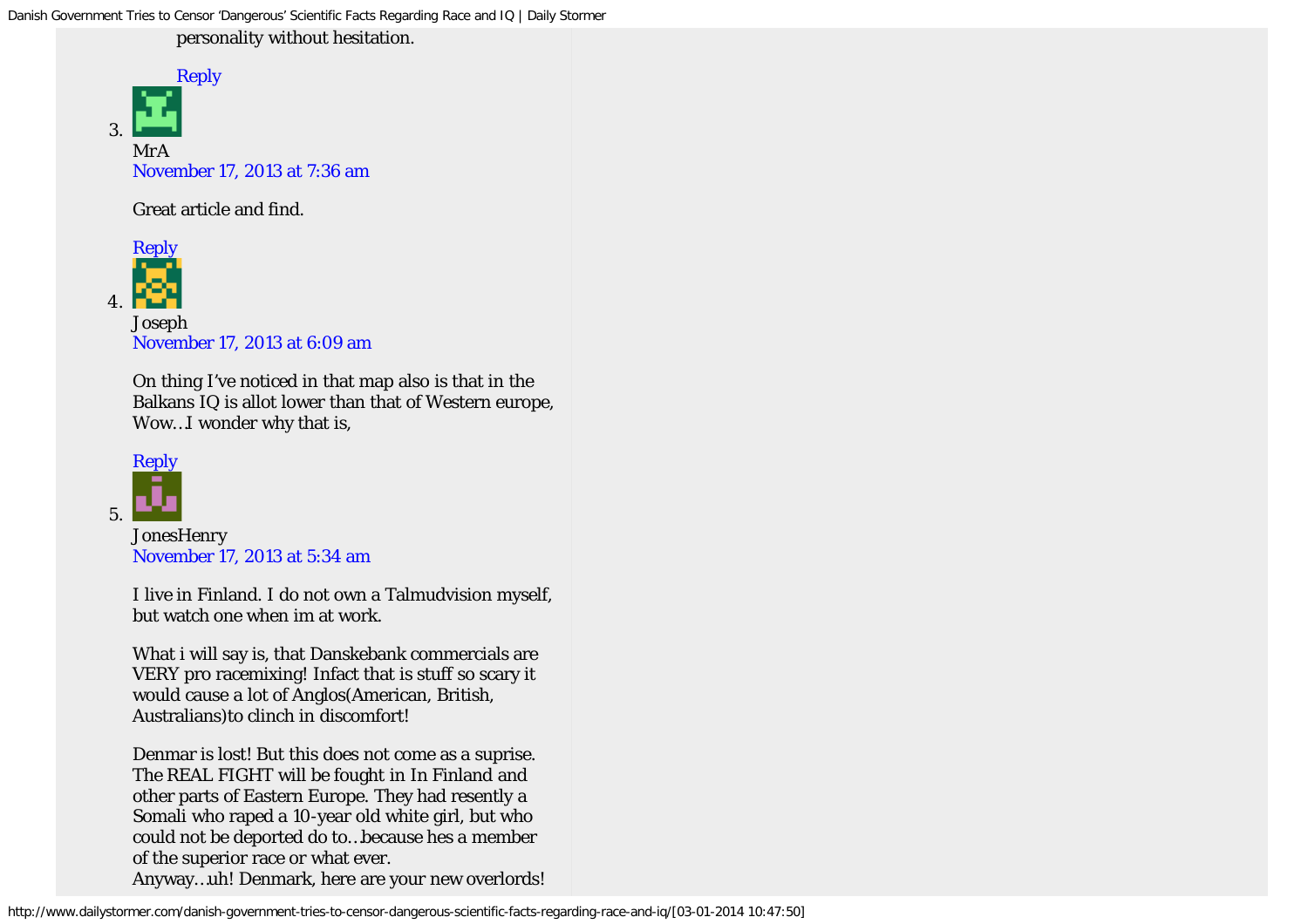#### <http://www.youtube.com/watch?v=4oWotBxzUoc>

Have a nice freaking multicultural day!

[Reply](http://www.dailystormer.com/danish-government-tries-to-censor-dangerous-scientific-facts-regarding-race-and-iq/?replytocom=50209#respond)



*John Smith* [November 17, 2013 at 5:44 am](http://www.dailystormer.com/danish-government-tries-to-censor-dangerous-scientific-facts-regarding-race-and-iq/comment-page-1/#comment-50222)

The Danes deserve their death. Look, they betrayed Hitler and sent their Jews to Sweden largely causing the problems Sweden has now. The thing is this, if you look at Sweden Denmark, etc in the 1940s they were doing child rape and beastiality porn, Sweden gave the world the first sex change operation. Norway and Finland have resisted largely because of latent conservatism. I think right now, if an EMP hit Germany and knocked out Merkels government, you would see a pustche. Germans secretly admire HITLER, they know he was right they're afraid to admit it. In High School in the USA we had a German Exchange Student and this was in 1992 right after the wall fell and he was a liberal but I did the Nazi salute to him screwing around and he freaked out and then finally he did it back. Im not a Neo Nazi BTW but it proved my point. If it was up to me, I would round up all the WHITE WOMEN in SWEDEN DENMARK AND NORWAY and take them to GERMANY, give each German his pick of TEN WIVES, and in 18 years, the REICH would be back and look out Europe.

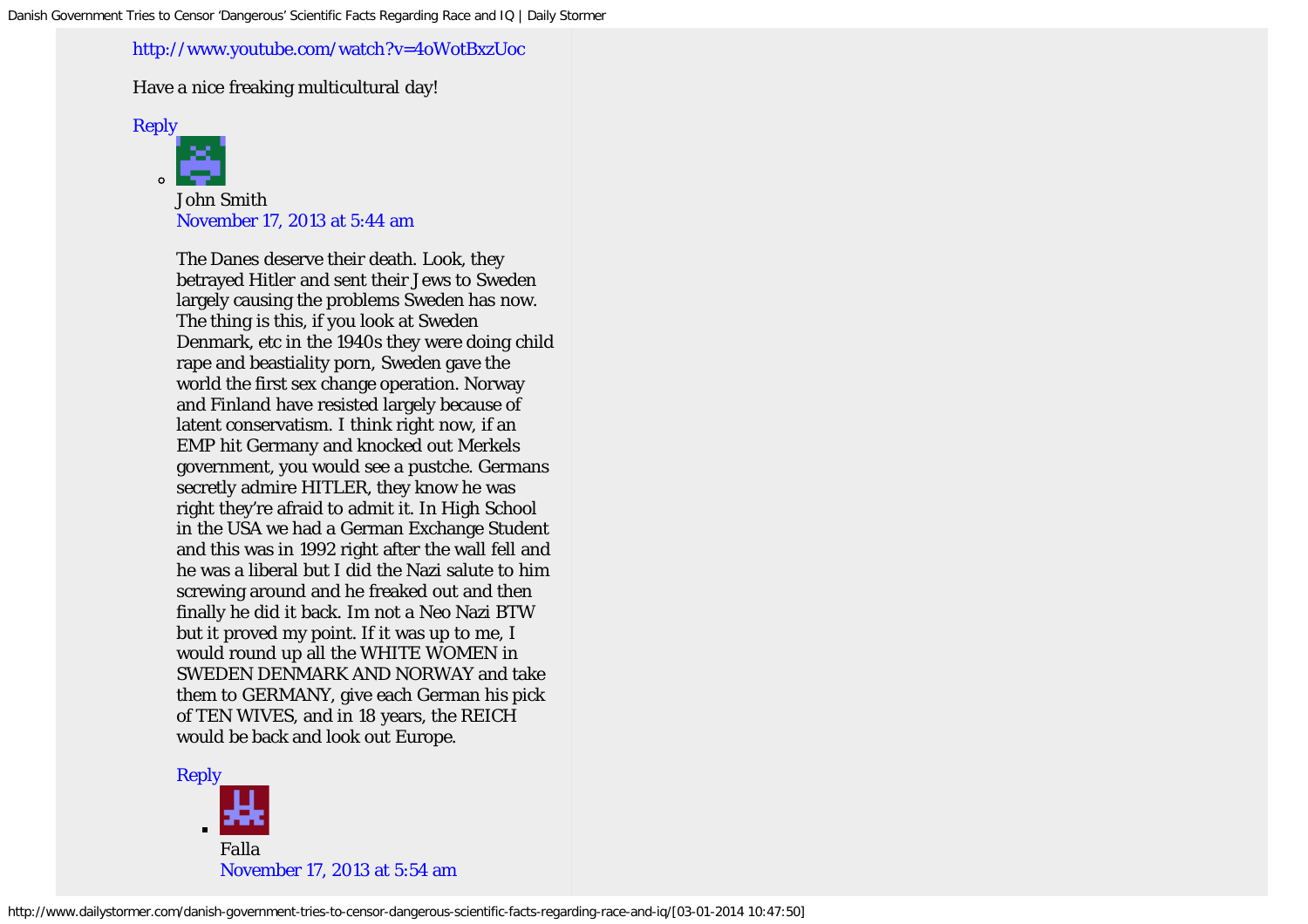Lol, John

You have alot of good things to say, but sometimes you take it too far.

Respect and regards and love!



*JonesHenry* [November 17, 2013 at 6:10 am](http://www.dailystormer.com/danish-government-tries-to-censor-dangerous-scientific-facts-regarding-race-and-iq/comment-page-1/#comment-50248)

This is not related to the topic, but what i do seriously believe is, that without the Jewish \*nukes\* Germans would have taken there country back and kicked ZOG US + USSR troops out! Thats why they had to keep on repeating the story that ZOG had the \*yber bomb\* that could destroy the German people, if they ever rose up against ZOG occupied forces!

<http://heiwaco.tripod.com/bomb.htm>

I mean just LOOK at this picture! If you truly LOOK at it you will see that it is FAKE! Very cheap fake photography!

[http://2.bp.blogspot.com/-](http://2.bp.blogspot.com/-sHxpaNk0wfk/TapgjEC0KnI/AAAAAAAAAAs/BrUhXSecwvo/s1600/Nuclear-Bomb.jpg)

[sHxpaNk0wfk/TapgjEC0KnI/AAAAAAAAAAs/BrUhXSecwvo/s1600/Nuclear-](http://2.bp.blogspot.com/-sHxpaNk0wfk/TapgjEC0KnI/AAAAAAAAAAs/BrUhXSecwvo/s1600/Nuclear-Bomb.jpg)[Bomb.jpg](http://2.bp.blogspot.com/-sHxpaNk0wfk/TapgjEC0KnI/AAAAAAAAAAs/BrUhXSecwvo/s1600/Nuclear-Bomb.jpg)

Thats why they killed Patton, because he was getting in on the ZOG hoax bomb deal.

[http://www.telegraph.co.uk/news/worldnews/northamerica/usa/3869117/General-](http://www.telegraph.co.uk/news/worldnews/northamerica/usa/3869117/General-George-S.-Patton-was-assassinated-to-silence-his-criticism-of-allied-war-leaders-claims-new-book.html)[George-S.-Patton-was-assassinated-to](http://www.telegraph.co.uk/news/worldnews/northamerica/usa/3869117/General-George-S.-Patton-was-assassinated-to-silence-his-criticism-of-allied-war-leaders-claims-new-book.html)[silence-his-criticism-of-allied-war-leaders](http://www.telegraph.co.uk/news/worldnews/northamerica/usa/3869117/General-George-S.-Patton-was-assassinated-to-silence-his-criticism-of-allied-war-leaders-claims-new-book.html)[claims-new-book.html](http://www.telegraph.co.uk/news/worldnews/northamerica/usa/3869117/General-George-S.-Patton-was-assassinated-to-silence-his-criticism-of-allied-war-leaders-claims-new-book.html)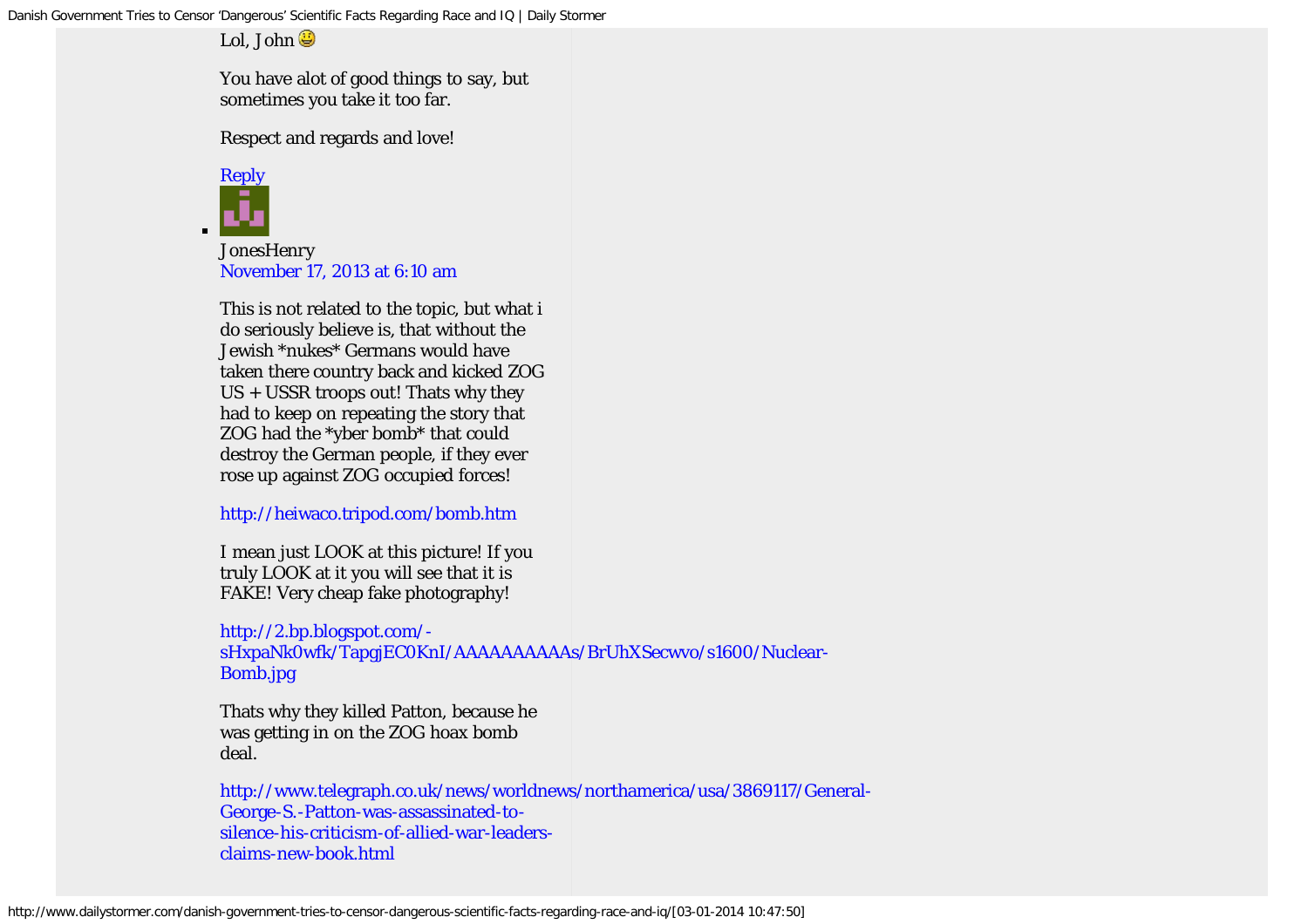Anyway…not really related to this topic in anyway. ZOG ALLOWED the Berlin wall to fall, so they could replace the USSR with even a BIGGER Jewish run world government…the EU! The Maastricht treaty was signed in 1992, the same year the Soviet Union officially collapsed, to form a Jewish run European SUPERSTATE! With Jews running so called \*border controll\*  $+$  issuing of currency and credit!





*[O\\*R\\*I\\*O\\*N](http://www.youtube.com/user/AngelAngel14182888?feature=watch)* [November 17, 2013 at 10:59 am](http://www.dailystormer.com/danish-government-tries-to-censor-dangerous-scientific-facts-regarding-race-and-iq/comment-page-1/#comment-50500)

Danes volunteered *en masse* for the Waffen-SS. Check your History, fool.



*Andrew Anglin* [November 17, 2013 at 2:09 pm](http://www.dailystormer.com/danish-government-tries-to-censor-dangerous-scientific-facts-regarding-race-and-iq/comment-page-1/#comment-50677)

This is true. So did Norwegians.



*John Smith* [November 18, 2013 at 10:27 pm](http://www.dailystormer.com/danish-government-tries-to-censor-dangerous-scientific-facts-regarding-race-and-iq/comment-page-1/#comment-52600)

ORION i was speaking from the premise of the Danish Government and the liberals there who flushed their nation down the toilet. If we could \*\*\*\* every last white liberal in our nations, the Jude would have no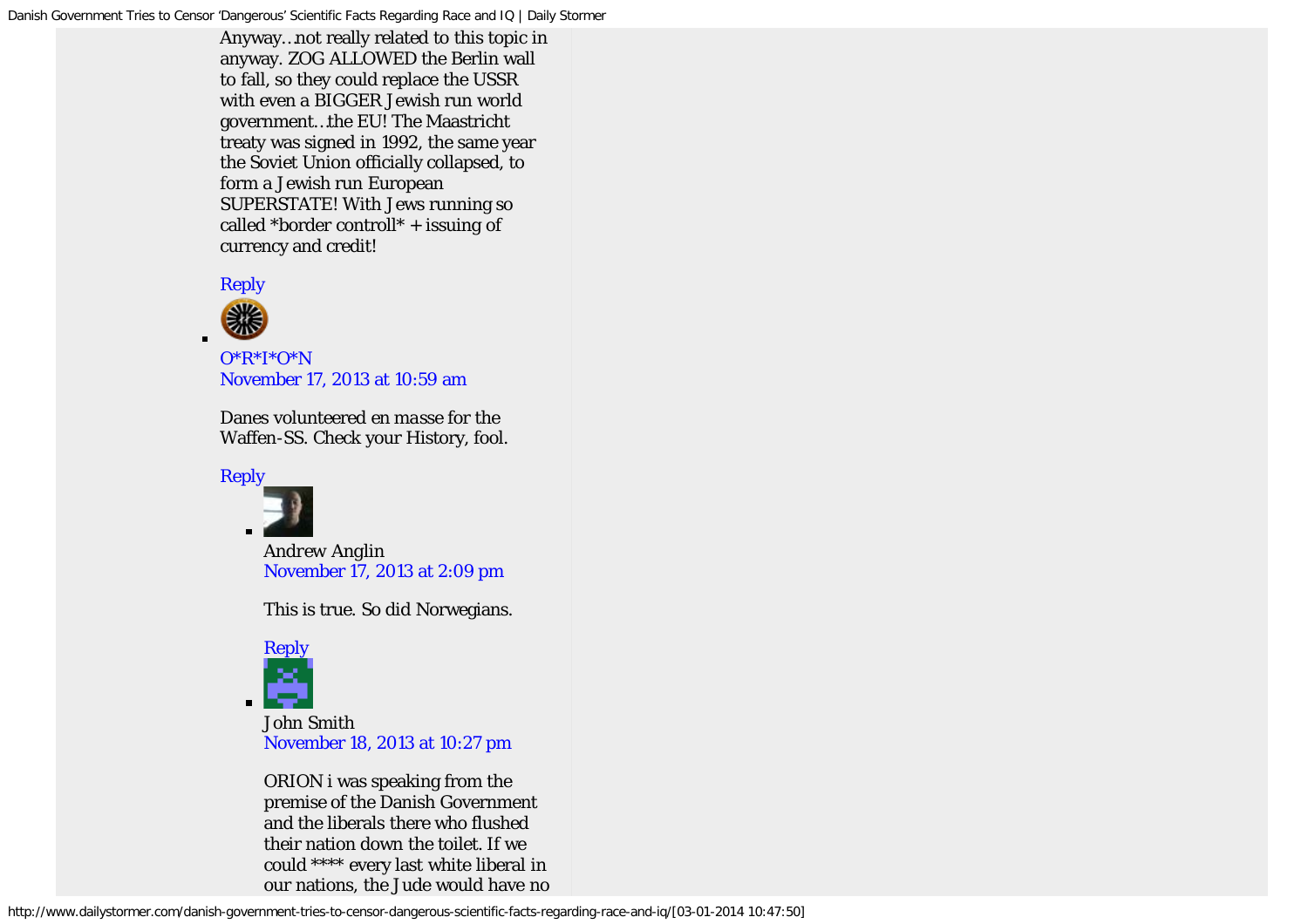one to collaborate with,. I believe that

[Reply](http://www.dailystormer.com/danish-government-tries-to-censor-dangerous-scientific-facts-regarding-race-and-iq/?replytocom=52600#respond)



*[O\\*R\\*I\\*O\\*N](http://www.youtube.com/user/AngelAngel14182888?feature=watch)* [November 17, 2013 at 10:57 am](http://www.dailystormer.com/danish-government-tries-to-censor-dangerous-scientific-facts-regarding-race-and-iq/comment-page-1/#comment-50499)

By your comment I conclude that you are either *1)* a troll looking to sow discord and spread defeatist memes or *2)* an unprincipled asshole with no real sense of racial solidarity.

So you believe the whole of Scandinavia is "lost" already, huh? Such a viewpoint deserves only ridicule and contempt. You make blatant defeatist statements on behalf of whole nations and expect to be taken serious? –Grow up, fool.

Real Aryan loyalists don't need to inflate our egos by ridiculous and gratuitous provocations from behind keyboards.

Join the effort to awaken our kinfolk globally or get out of the way. The struggle is too important to have irresponsible children such as yourself dragging us down.

I stiil assume you're most likely a troll. If so, no worries; my message can still be read by othersl. Some of us see through your divisive schemes, pal.





*Andrew Anglin* [November 17, 2013 at 2:12 pm](http://www.dailystormer.com/danish-government-tries-to-censor-dangerous-scientific-facts-regarding-race-and-iq/comment-page-1/#comment-50679)

Danes are no where near as far gone as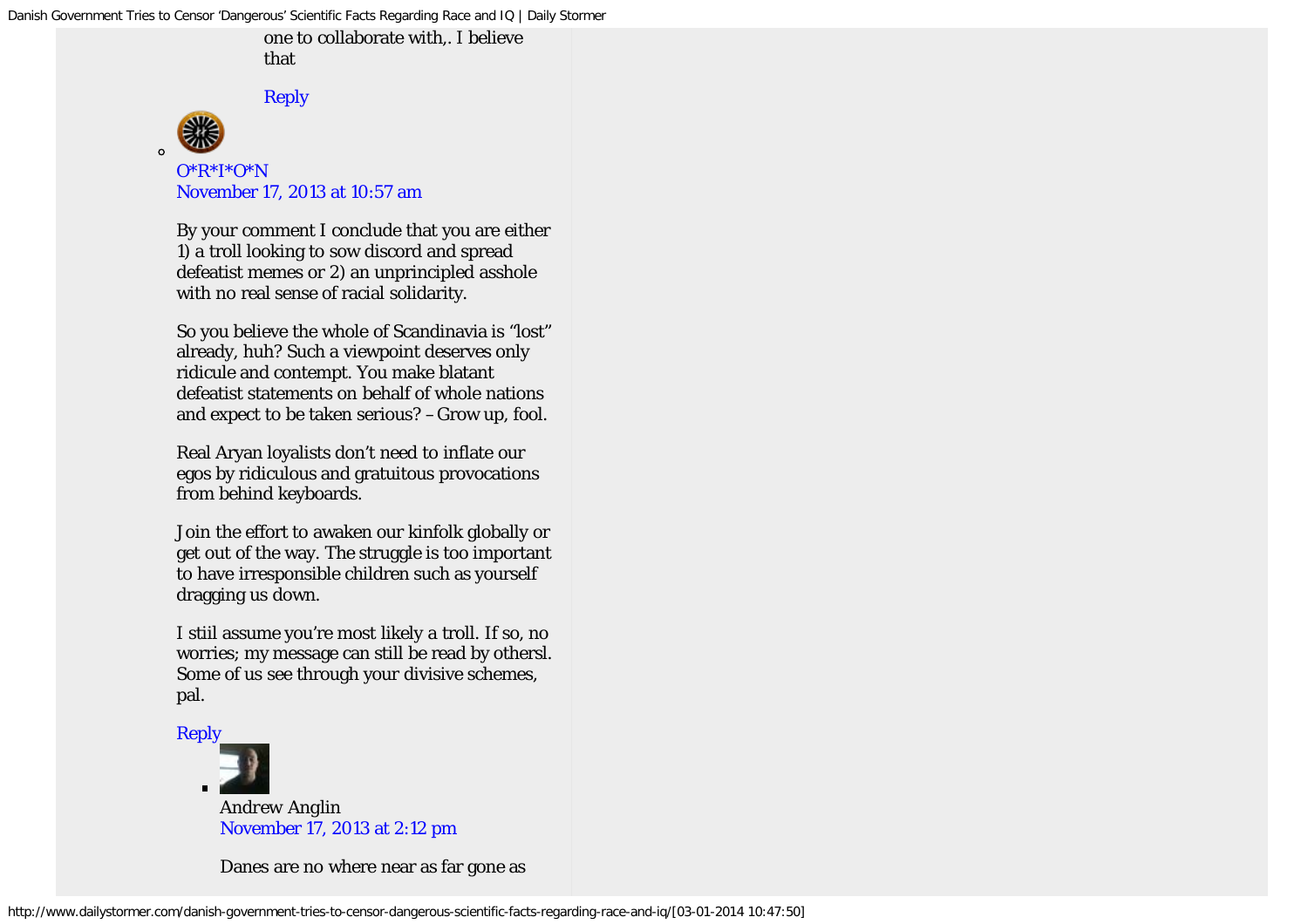Swedes, in my personal perception. Probably because they don't have the same degree of 'we must always be as nice as possible to everyone no matter what' thinking as the Swedes. Though they are still generally very friendly and, in my opinion, overly trusting. I knew a Danish guy who got ripped off for nearly a million dollars by a Chinaman simply because he couldn't fathom the concept that a person could pretend to be nice and secretly be planning to rip him off. And this was a pretty hardcore guy, a former skinhead with skull tats. He was just too nice of a person to be dealing with nonwhites.



*Falla* [November 17, 2013 at 3:05 pm](http://www.dailystormer.com/danish-government-tries-to-censor-dangerous-scientific-facts-regarding-race-and-iq/comment-page-1/#comment-50737)

He is right about one thing though. Finland have the least immigrants in Scandinavia.

Perhaps he is just panicking, an easily justifiable sentiment considering he is neighbor with us Swedes.



## [Reply](http://www.dailystormer.com/danish-government-tries-to-censor-dangerous-scientific-facts-regarding-race-and-iq/?replytocom=50737#respond)

[November 17, 2013 at 4:53 am](http://www.dailystormer.com/danish-government-tries-to-censor-dangerous-scientific-facts-regarding-race-and-iq/comment-page-1/#comment-50169)

It is "dangerous" because it give credit to the world view of Hitler. Little do they know in their blindfolded altruism they deny their people the opportunity to meet the crucified Messiah to save our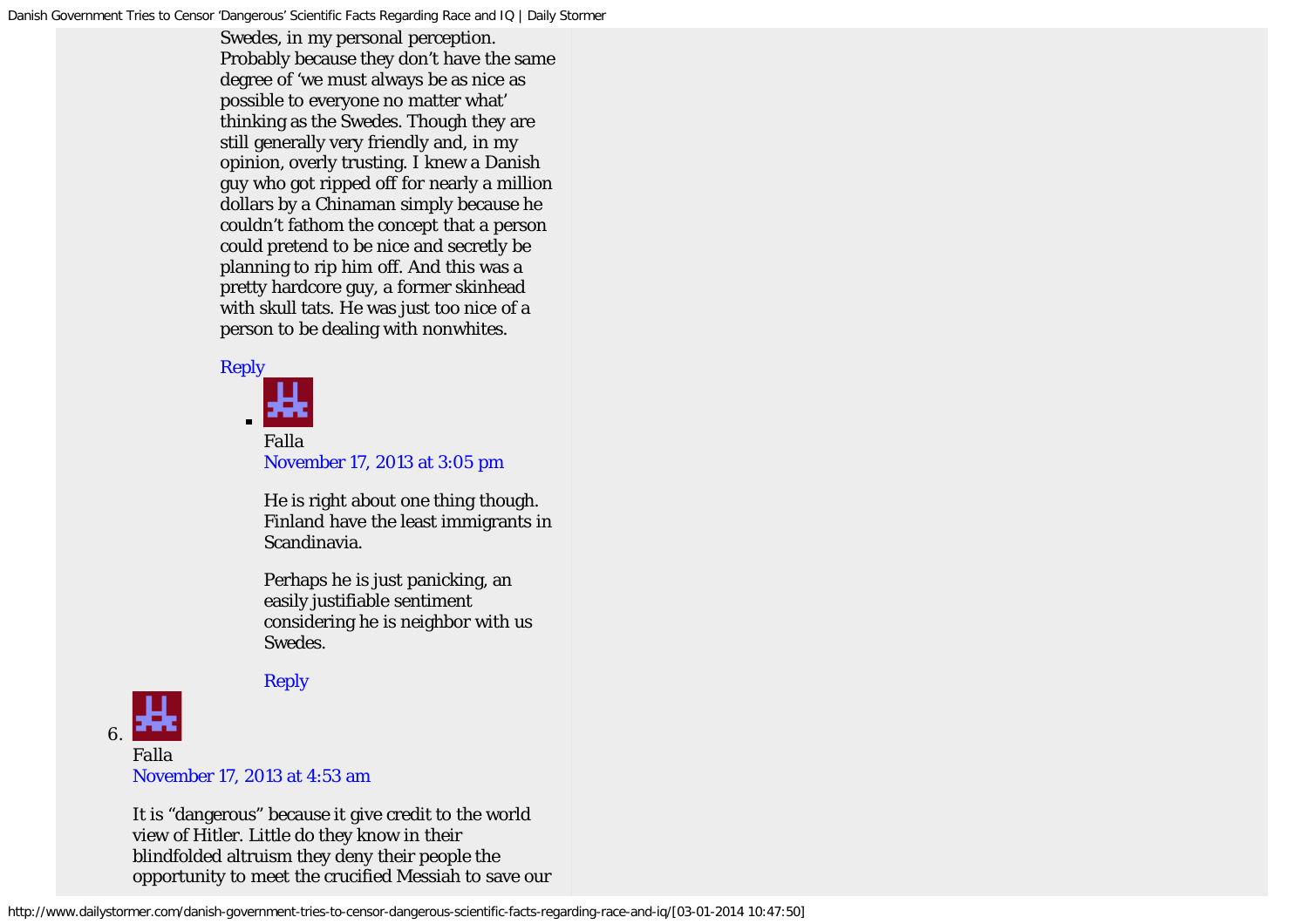race from total extinction.

Anything associated with third reich is satanic and everything that is associated with judeo-culture is divine to these people.

In the absence of truth, bullshit prevails.



*John Smith* [November 17, 2013 at 4:49 am](http://www.dailystormer.com/danish-government-tries-to-censor-dangerous-scientific-facts-regarding-race-and-iq/comment-page-1/#comment-50166)

@ I do not put much stock in overall IQ because there are different types of IQ. There is of course emotional IQ there is educational IQ verbal IQ. The problem with Negroes is overall an emotional IQ that is barely above a gorilla. This means that even educated Negroes who scored well, went to a good college, you will see them do the most boneheaded things. That is from an inborn evolutionary lack of self control. In the Ice Age, the White Race and the Asians developed Self Control on the Steppes of Asiastic Russia and on into Europe. You had to conserve energy to survive, you often were too tired for sex because you worked ie hunted all your waking hours because in a frozen wasteland you had no vegetables to eat or gardens to tend. This shaped our societies today our desire for delayed gratification, to perform difficult tasks and the like. That came from living in the tundra of the Ice Age. Now compare that to Africa and the Torrid Zone, foods all over the place, you are literally in a Garden of Eden. Sex and anything you want is at your finger tips. Now transfer that to today. Do you understand the difference? A complete evolutionary lack of emotional IQ which influences the other numbers as well. A person with high emotional IQ can control their emotions, master tasks and deals with difficult situations. A low emotional IQ person lashes out uncontrollably. I know simplified I am not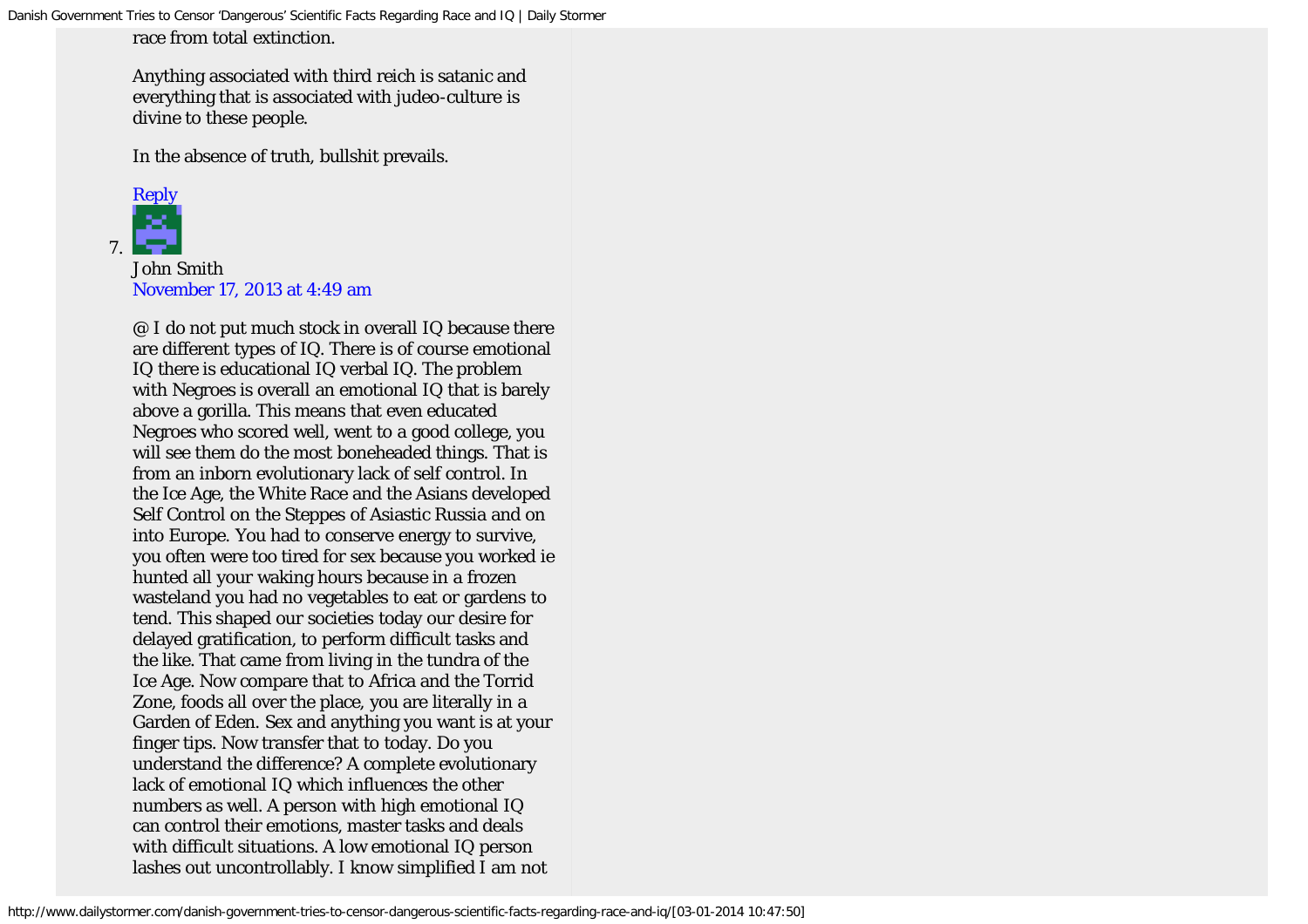#### a scientist here



Don't worry and don't be sorry you're not a scientist.

The scientists and professors are indoctrinated in judeo-science, and for us enlightened Jewwise standing on the mountain of truth, we can see them rambling for paychecks in a valley of shadow down there.

#### [Reply](http://www.dailystormer.com/danish-government-tries-to-censor-dangerous-scientific-facts-regarding-race-and-iq/?replytocom=50192#respond)



*John Smith* [November 17, 2013 at 5:36 am](http://www.dailystormer.com/danish-government-tries-to-censor-dangerous-scientific-facts-regarding-race-and-iq/comment-page-1/#comment-50212)

I do not know how many actual West African Negroes you have in Sweden from what I have seen your problem seems to be mostly North Africans Pakis and Arabs. I have been around Negroes off and on and my observation is that they have a low Emotional IQ which leads to the high crime, murder and rape. Now in Sweden, your problems are both racial and ideological. Arabs, Berbers, and South Asians have their issues but their violence is largely because of Islam, take away Islam and alot of the problem disappears. Negroes on the other hand shout Jesus all day long and then knife up someone that night. So one is largely ideological, the other is just biological

[Reply](http://www.dailystormer.com/danish-government-tries-to-censor-dangerous-scientific-facts-regarding-race-and-iq/?replytocom=50212#respond)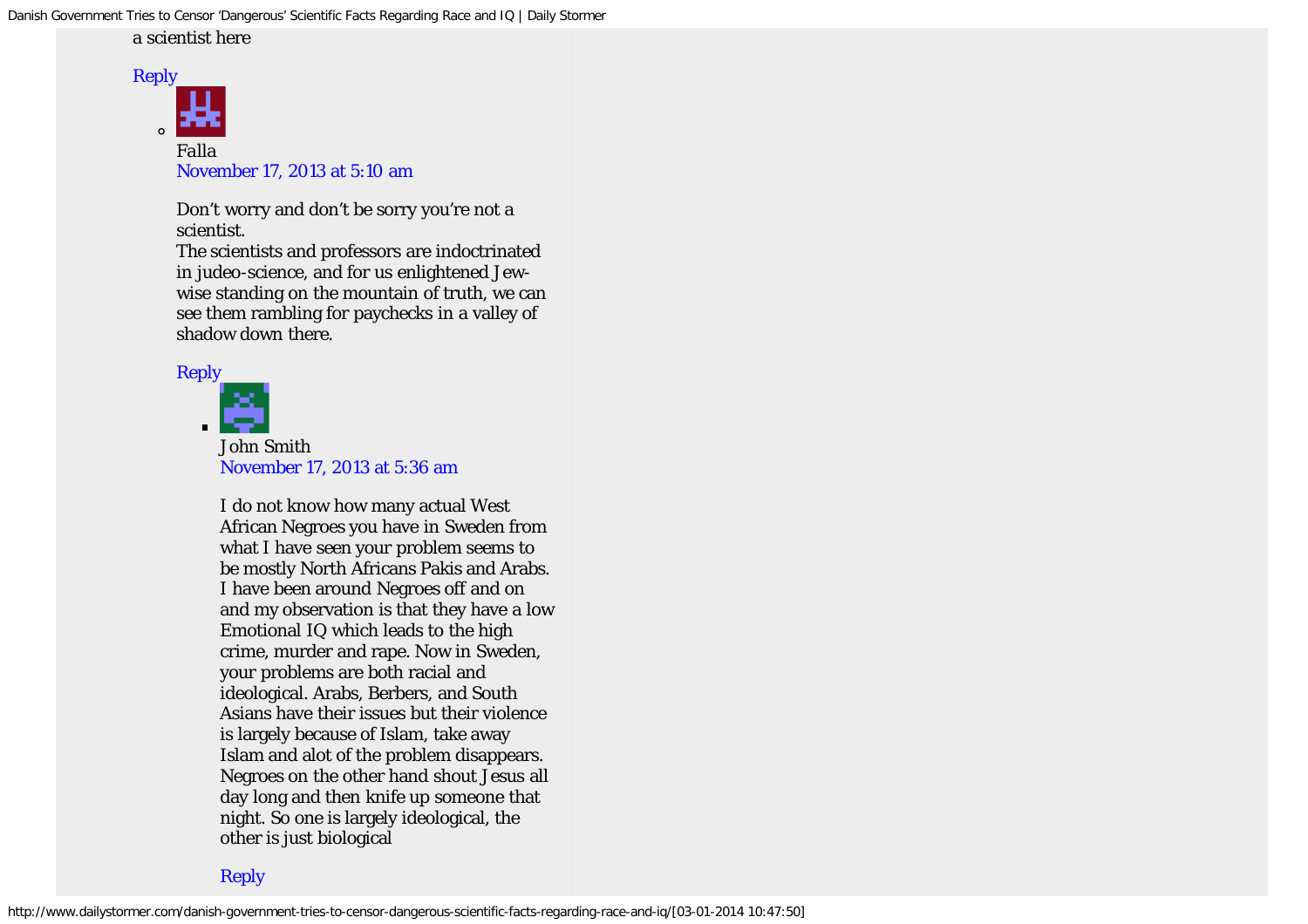

*Joseph* [November 17, 2013 at 6:05 am](http://www.dailystormer.com/danish-government-tries-to-censor-dangerous-scientific-facts-regarding-race-and-iq/comment-page-1/#comment-50243)

I disagree its mainly Biological when it comes to Blacks and arabs, as well as others. But I don't think most these muslim rapist do their crimes for the sake of allah, also some arabs do have negro in them as well remember. Trying to blame things solely on Ideology is what leftist love to point fingers too, because its gives them an excuse that race isn't important and its only "cultural differences" that make us act differently.

#### [Reply](http://www.dailystormer.com/danish-government-tries-to-censor-dangerous-scientific-facts-regarding-race-and-iq/?replytocom=50243#respond)



*John Smith* [November 17, 2013 at 6:14 am](http://www.dailystormer.com/danish-government-tries-to-censor-dangerous-scientific-facts-regarding-race-and-iq/comment-page-1/#comment-50253)

I think in the case of Arabs you must remember they are Semites just like the Jews they are actually blood wise the first cousins of the JEWS Arabs came from Abrahams son Ishmael and his sons by his second wife Keturah who joined with the Southern Arabians who were the children of Joktan Abrahams uncle about four generations before him. A Semite believes the world belongs to him so in the Arab sense it is Ideological, philosophical and biological.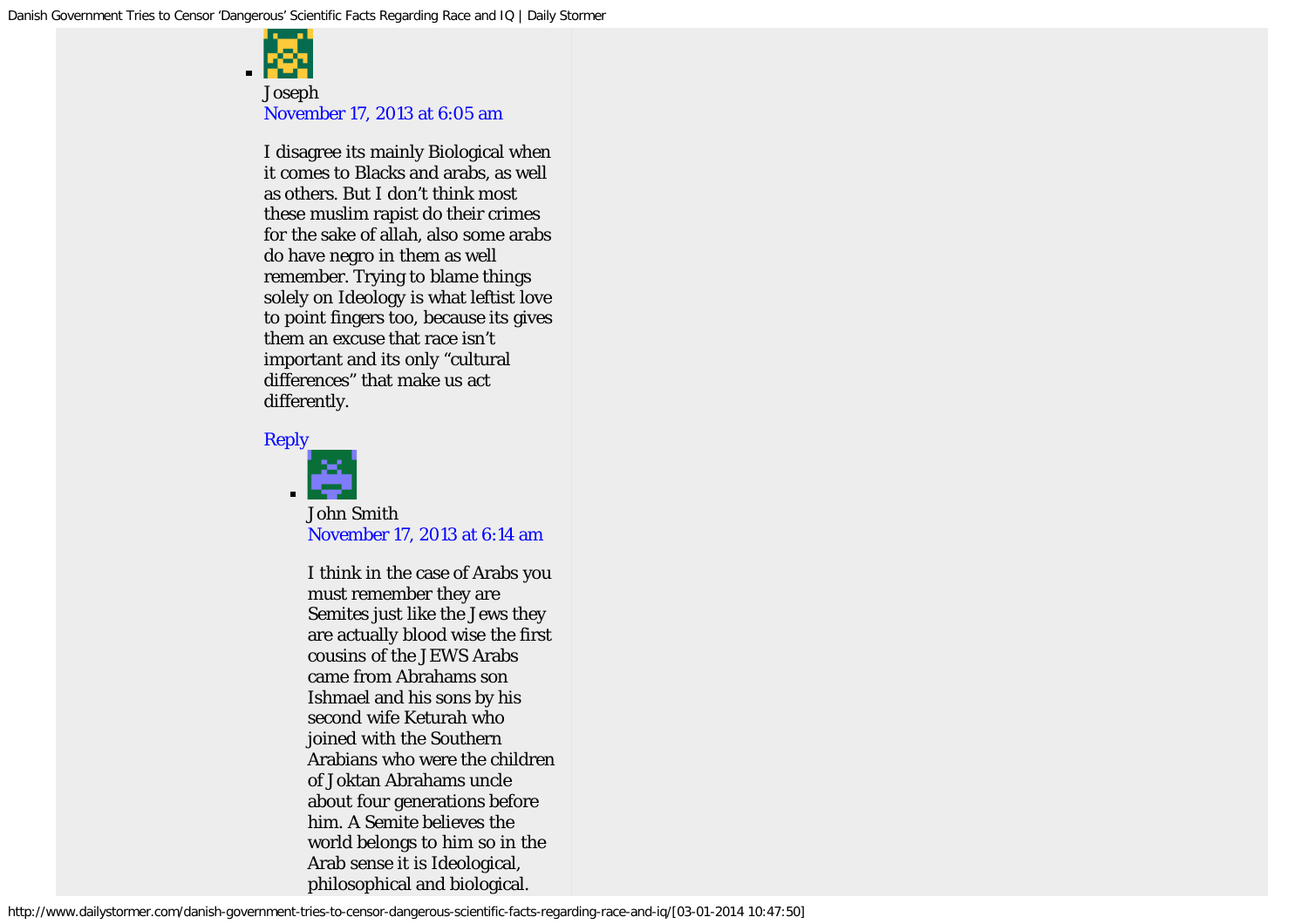Same as the Jew. Unlike the Negro who is basically an out of control emotional child, the Semite is inherently EVIL



*Joseph* [November 17, 2013 at 4:40 am](http://www.dailystormer.com/danish-government-tries-to-censor-dangerous-scientific-facts-regarding-race-and-iq/comment-page-1/#comment-50159)

Thanks for sharing this andrew, This is why we should question everything that comes out of the Marxist-Mainstream Scientific community, as you can see they try to block alternative views.

## [Reply](http://www.dailystormer.com/danish-government-tries-to-censor-dangerous-scientific-facts-regarding-race-and-iq/?replytocom=50159#respond)

## **Leave a Reply**

Your email address will not be published. Required fields are marked \*

| Name *         |  |  |
|----------------|--|--|
| Email *        |  |  |
| <b>Website</b> |  |  |
| Comment        |  |  |
|                |  |  |

## You may use these HTML tags and attributes: <a href=""

title=""> <abbr title=""> <acronym title=""> <b>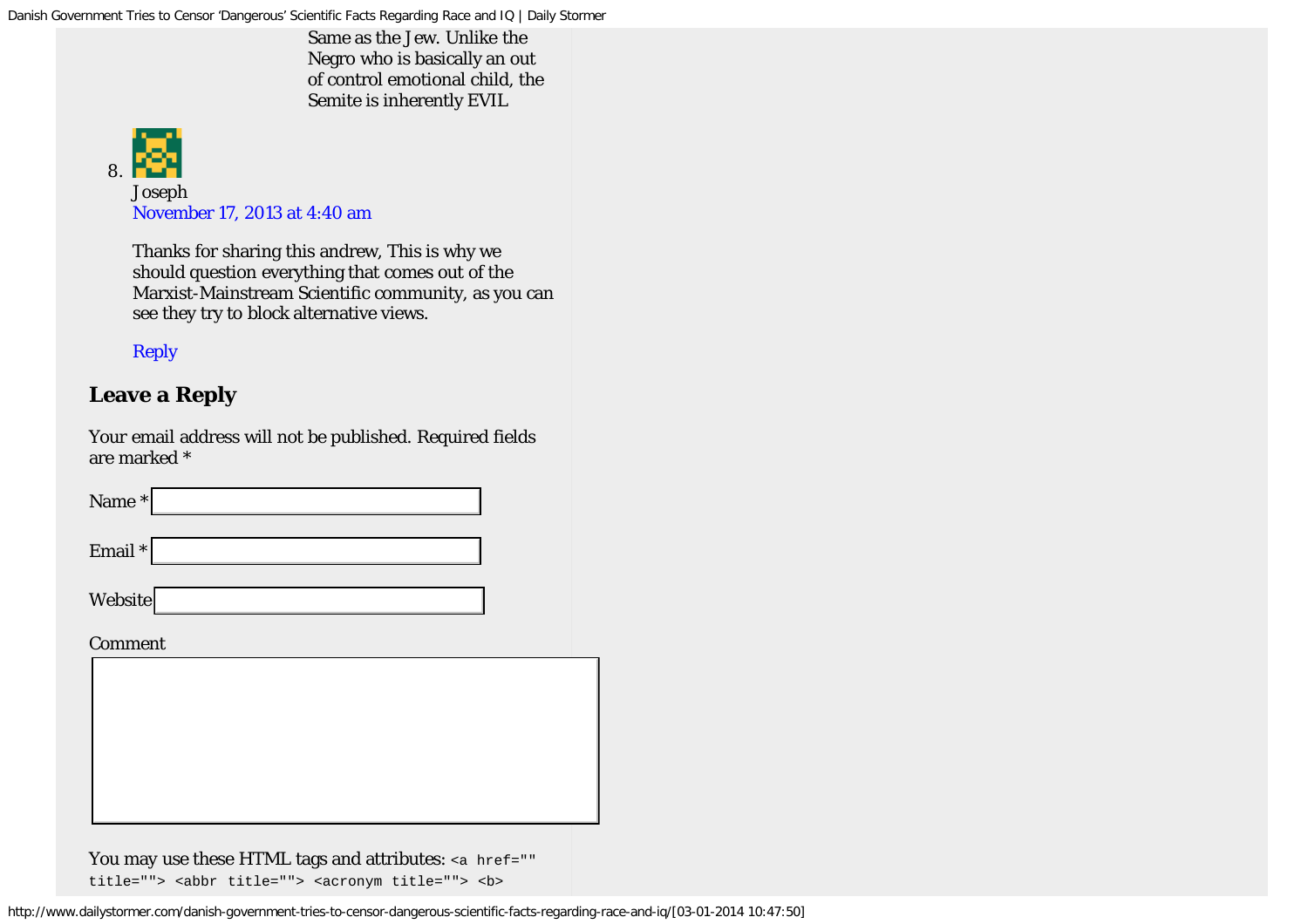<blockquote cite=""> <cite> <code> <del datetime="">

<em> <i> <q cite=""> <strike> <strong>

Post Comment

 $\textcolor{orange}{\textbf{1}}$  Notify me of followup comments via e-mail. You can also [subscribe](http://www.dailystormer.com/comment-subscriptions?srp=16146&sra=s) without commenting.

We don't believe in advertising. Daily Stormer is 100% reader-funded.



#### **Please support us if you can.**

#### **This Week's Top Ten**



**[Merry](http://www.dailystormer.com/merry-christmas-brothers-and-sisters/)** [Christmas,](http://www.dailystormer.com/merry-christmas-brothers-and-sisters/) [Brothers and](http://www.dailystormer.com/merry-christmas-brothers-and-sisters/) [Sisters](http://www.dailystormer.com/merry-christmas-brothers-and-sisters/) **<sup>42</sup> comments**



[The](http://www.dailystormer.com/the-development-of-western-morality-leads-to-national-socialism/) [Development](http://www.dailystormer.com/the-development-of-western-morality-leads-to-national-socialism/) [of Western](http://www.dailystormer.com/the-development-of-western-morality-leads-to-national-socialism/) [Morality Leads](http://www.dailystormer.com/the-development-of-western-morality-leads-to-national-socialism/) [to National](http://www.dailystormer.com/the-development-of-western-morality-leads-to-national-socialism/) [Socialism](http://www.dailystormer.com/the-development-of-western-morality-leads-to-national-socialism/) **<sup>16</sup> comments**

[Debunking](http://www.dailystormer.com/debunking-trail-of-tears-indian-genocide-mythology/) ["Trail of Tears"](http://www.dailystormer.com/debunking-trail-of-tears-indian-genocide-mythology/)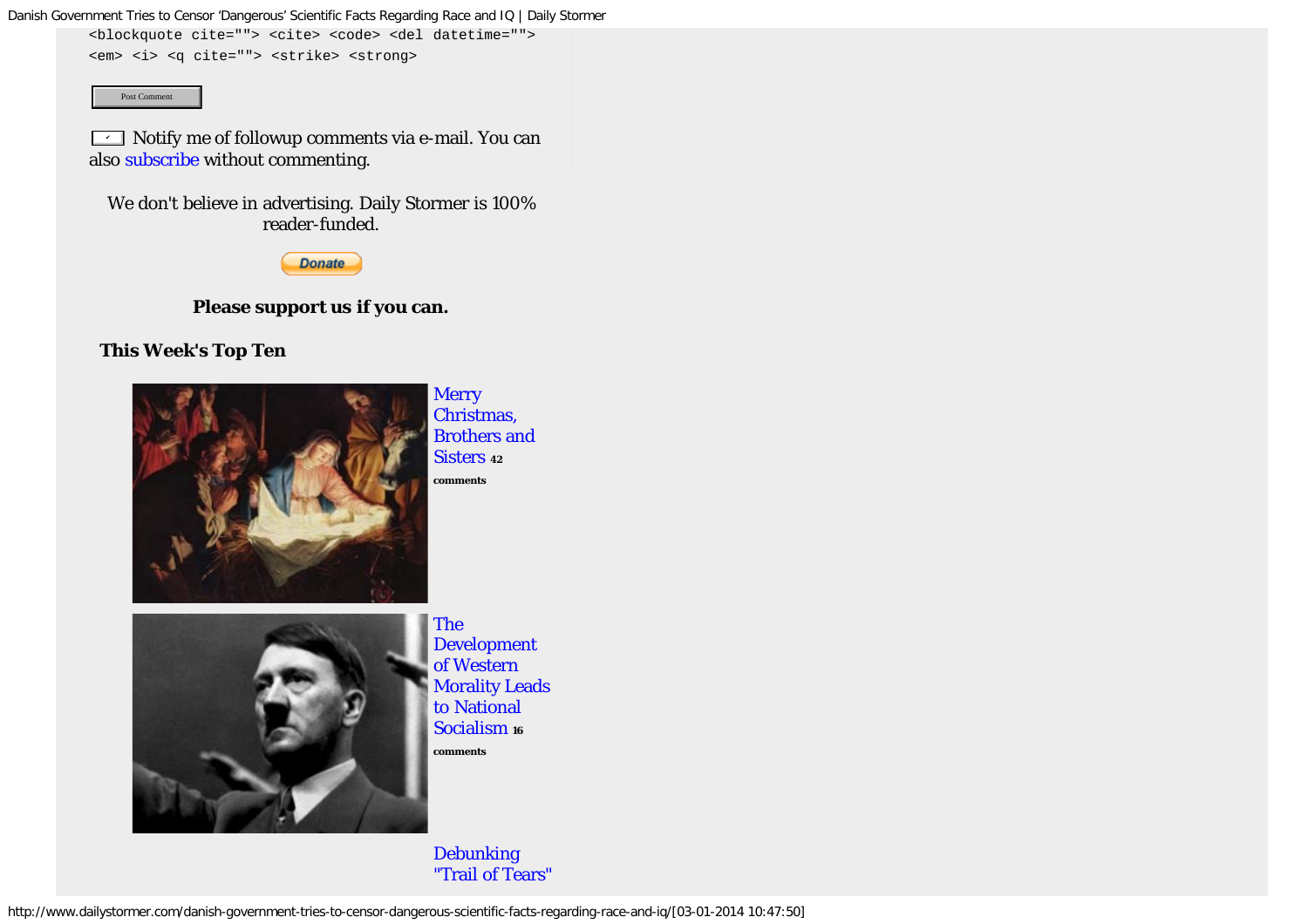

[Pussy Riot is](http://www.dailystormer.com/pussy-riot-is-not-a-band-they-are-just-normal-sluts-at-war-with-society/) [Not a Band,](http://www.dailystormer.com/pussy-riot-is-not-a-band-they-are-just-normal-sluts-at-war-with-society/) [They are Just](http://www.dailystormer.com/pussy-riot-is-not-a-band-they-are-just-normal-sluts-at-war-with-society/) [Normal Sluts](http://www.dailystormer.com/pussy-riot-is-not-a-band-they-are-just-normal-sluts-at-war-with-society/) [at War with](http://www.dailystormer.com/pussy-riot-is-not-a-band-they-are-just-normal-sluts-at-war-with-society/) [Society](http://www.dailystormer.com/pussy-riot-is-not-a-band-they-are-just-normal-sluts-at-war-with-society/) **<sup>45</sup> comments**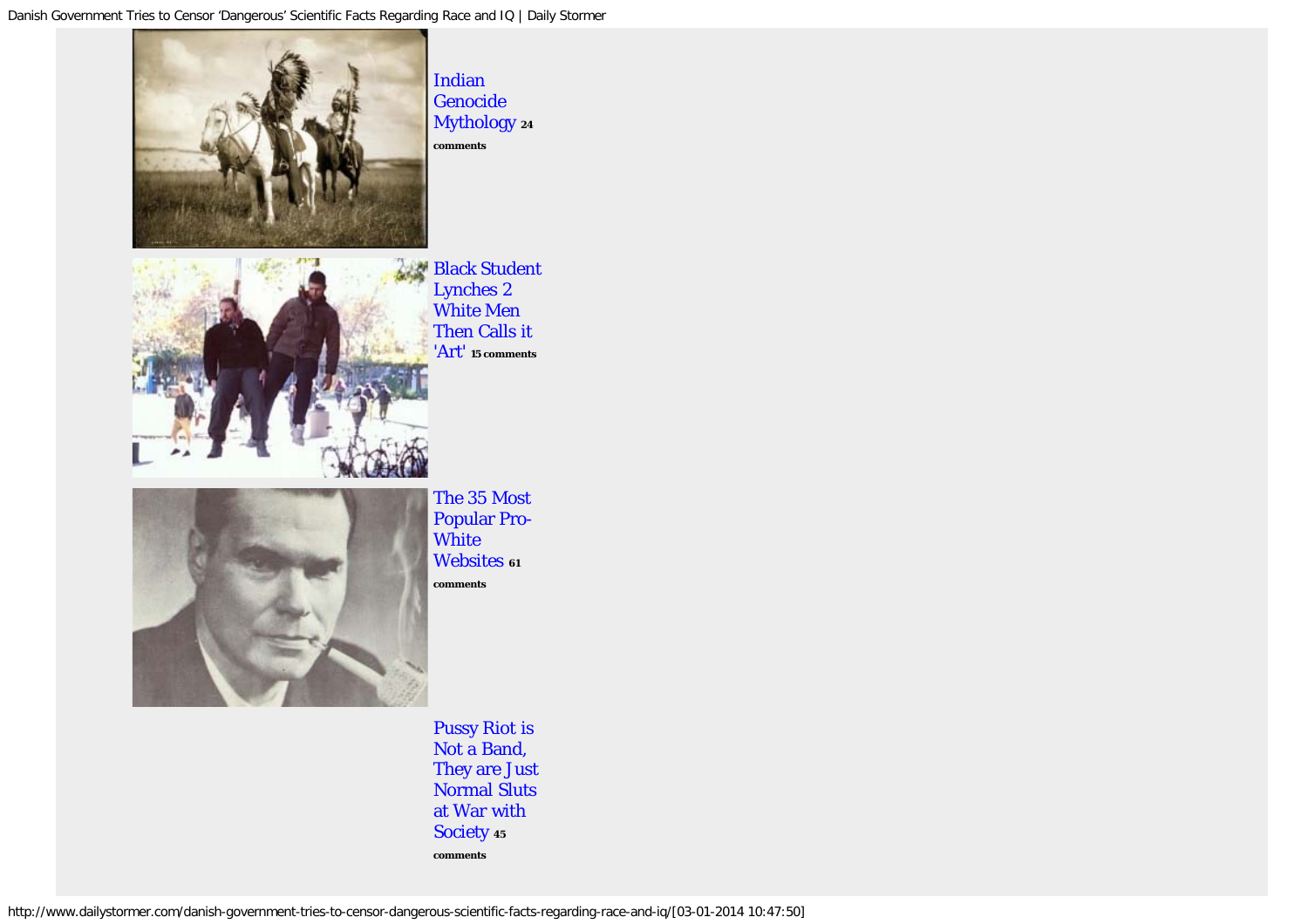



[Jewish Press](http://www.dailystormer.com/jewish-press-continues-to-humanize-pedophiles/) [Continues to](http://www.dailystormer.com/jewish-press-continues-to-humanize-pedophiles/) [Humanize](http://www.dailystormer.com/jewish-press-continues-to-humanize-pedophiles/) [Pedophiles](http://www.dailystormer.com/jewish-press-continues-to-humanize-pedophiles/) **<sup>42</sup> comments**



[Who Controls](http://www.dailystormer.com/who-controls-your-mind/) [Your Mind?](http://www.dailystormer.com/who-controls-your-mind/) **<sup>15</sup> comments**

[Aryan](http://www.dailystormer.com/aryan-continence-the-ancient-art-of-sexual-restraint/) [Continence:](http://www.dailystormer.com/aryan-continence-the-ancient-art-of-sexual-restraint/) [The Ancient](http://www.dailystormer.com/aryan-continence-the-ancient-art-of-sexual-restraint/) [Art of Sexual](http://www.dailystormer.com/aryan-continence-the-ancient-art-of-sexual-restraint/) [Restraint](http://www.dailystormer.com/aryan-continence-the-ancient-art-of-sexual-restraint/) **<sup>55</sup> comments**

http://www.dailystormer.com/danish-government-tries-to-censor-dangerous-scientific-facts-regarding-race-and-iq/[03-01-2014 10:47:50]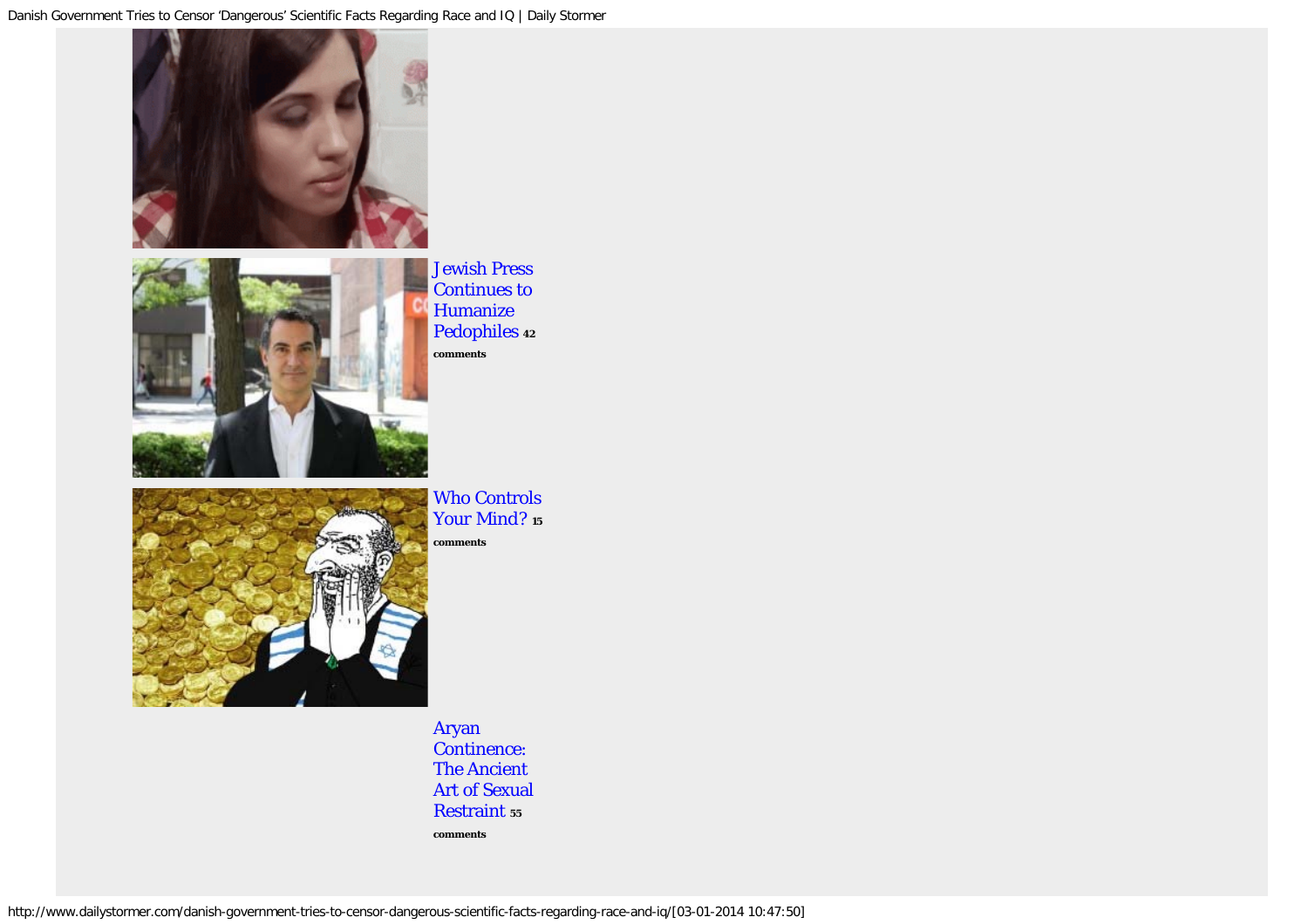

[Duck Dynasty:](http://www.dailystormer.com/duck-dynasty-jewish-hatred-for-white-christian-society-outweighs-their-love-of-money/) [Jewish Hatred](http://www.dailystormer.com/duck-dynasty-jewish-hatred-for-white-christian-society-outweighs-their-love-of-money/) [for White](http://www.dailystormer.com/duck-dynasty-jewish-hatred-for-white-christian-society-outweighs-their-love-of-money/) **[Christian](http://www.dailystormer.com/duck-dynasty-jewish-hatred-for-white-christian-society-outweighs-their-love-of-money/) [Society](http://www.dailystormer.com/duck-dynasty-jewish-hatred-for-white-christian-society-outweighs-their-love-of-money/) [Outweighs](http://www.dailystormer.com/duck-dynasty-jewish-hatred-for-white-christian-society-outweighs-their-love-of-money/)** [Their Love of](http://www.dailystormer.com/duck-dynasty-jewish-hatred-for-white-christian-society-outweighs-their-love-of-money/) [Money](http://www.dailystormer.com/duck-dynasty-jewish-hatred-for-white-christian-society-outweighs-their-love-of-money/) **<sup>17</sup> comments**

## **Subscribe**

| Enter your email address:      |  |
|--------------------------------|--|
|                                |  |
| Subscribe                      |  |
| <b>Delivered by FeedBurner</b> |  |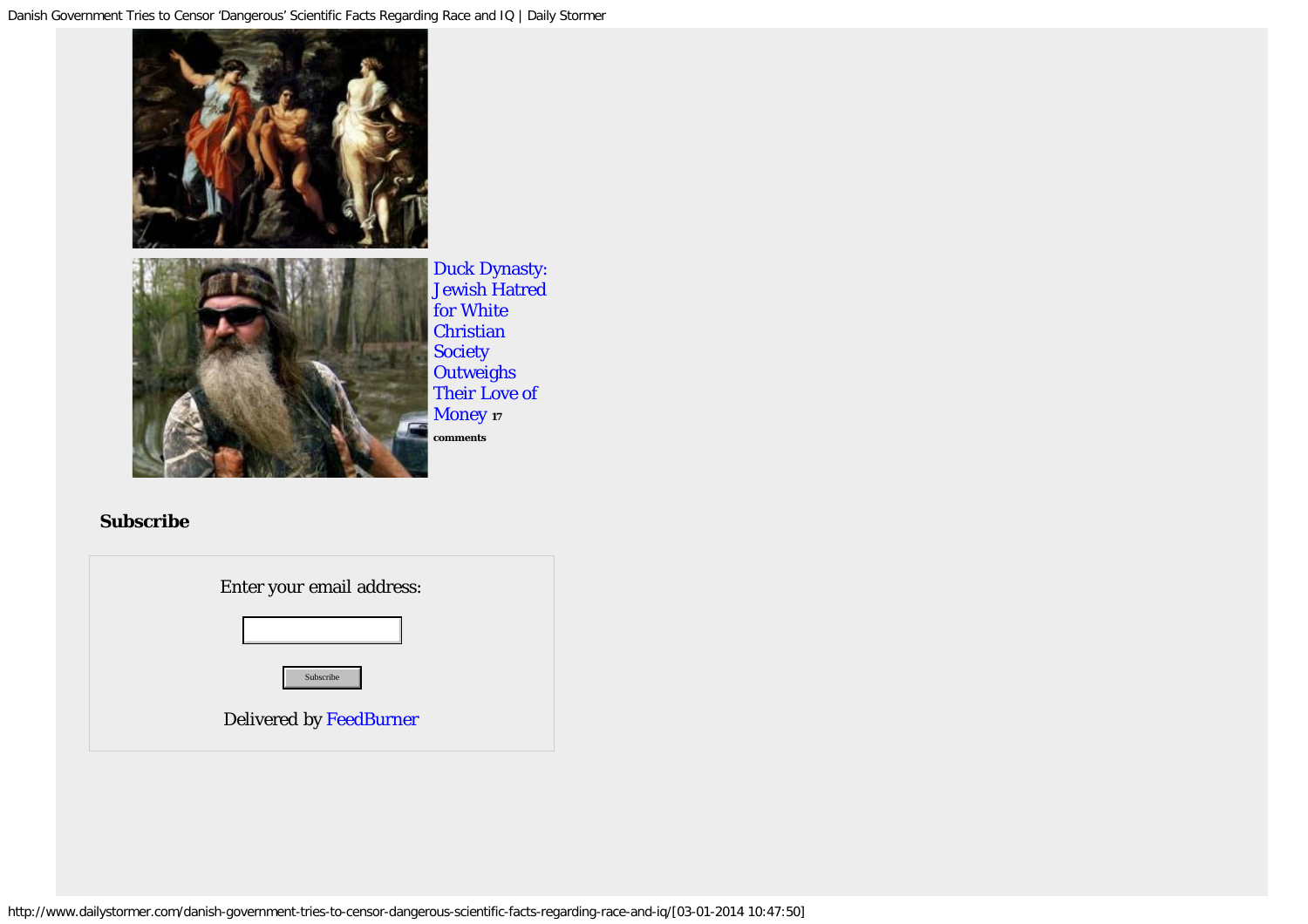

[Subscribe to Comments](http://www.dailystormer.com/comments/feed/)

### **Our Writers**

- [Andrew Anglin](http://www.dailystormer.com/tag/andrew-anglin/)
- [Benjamin Garland](http://www.dailystormer.com/tag/Benjamin-Garland/)
- [Brett Light](http://www.dailystormer.com/tag/brett-light/)
- [Sven Longshanks](http://www.dailystormer.com/tag/sven-longshanks/)
- [Clement Pulaski](http://www.dailystormer.com/tag/clement-pulaski/)

## **Recent Comments**

- Krsnik on [One Third of Americans Reject Theory of](http://www.dailystormer.com/one-third-of-americans-reject-theory-of-human-evolution/comment-page-1/#comment-89862) [Human Evolution](http://www.dailystormer.com/one-third-of-americans-reject-theory-of-human-evolution/comment-page-1/#comment-89862)
- JonesHenry on [Black Blinds White Girlfriend by](http://www.dailystormer.com/black-blinds-white-girlfriend-by-stomping-on-her-head/comment-page-1/#comment-89861) [Stomping on Her Head](http://www.dailystormer.com/black-blinds-white-girlfriend-by-stomping-on-her-head/comment-page-1/#comment-89861)
- Krsnik on [Richard Dawkins: Believing in God is Like](http://www.dailystormer.com/richard-dawkins-believing-in-god-is-like-denying-the-holocaust/comment-page-1/#comment-89859) [Denying the Holocaust](http://www.dailystormer.com/richard-dawkins-believing-in-god-is-like-denying-the-holocaust/comment-page-1/#comment-89859)
- Juston on [Wacky Hoax Survivor Claims He Used](http://www.dailystormer.com/wacky-hoax-survivor-claims-he-used-soap-made-from-jew-fat/comment-page-1/#comment-89858) [Soap Made From Jew Fat](http://www.dailystormer.com/wacky-hoax-survivor-claims-he-used-soap-made-from-jew-fat/comment-page-1/#comment-89858)
- Krsnik on [Richard Dawkins: Believing in God is Like](http://www.dailystormer.com/richard-dawkins-believing-in-god-is-like-denying-the-holocaust/comment-page-1/#comment-89857) [Denying the Holocaust](http://www.dailystormer.com/richard-dawkins-believing-in-god-is-like-denying-the-holocaust/comment-page-1/#comment-89857)

### **Archives**

[Art & Humor](http://www.dailystormer.com/section/art-humor/)